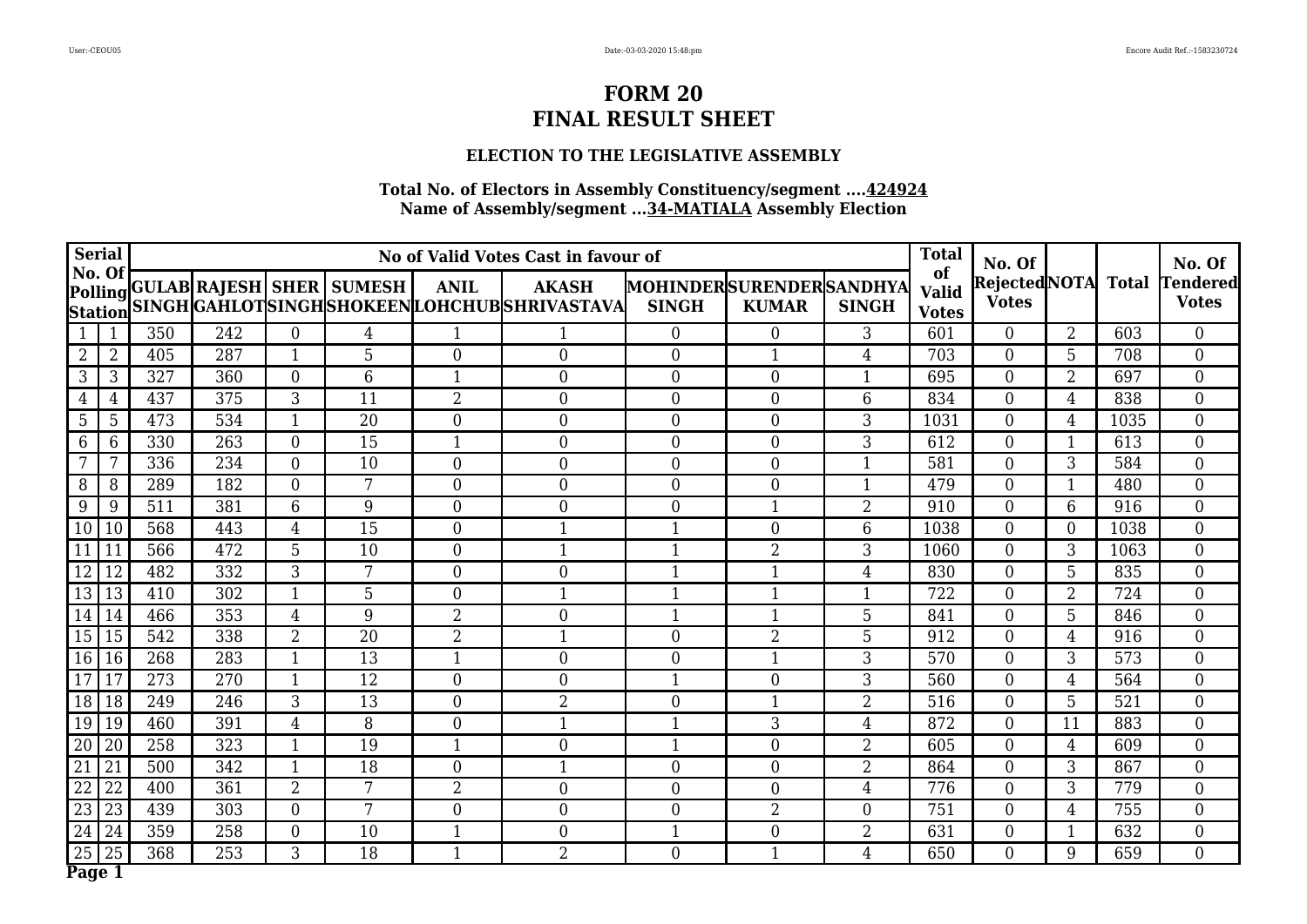## **ELECTION TO THE LEGISLATIVE ASSEMBLY**

| <b>Serial</b>                      |                  |                  |                |                                  |                  | No of Valid Votes Cast in favour of                            |                                         |                  |                | <b>Total</b>                       | No. Of                             |                |     | No. Of                          |
|------------------------------------|------------------|------------------|----------------|----------------------------------|------------------|----------------------------------------------------------------|-----------------------------------------|------------------|----------------|------------------------------------|------------------------------------|----------------|-----|---------------------------------|
| No. Of<br><b>Station</b>           |                  |                  |                | Polling GULAB RAJESH SHER SUMESH | <b>ANIL</b>      | <b>AKASH</b><br>SINGH GAHLOT SINGH SHOKEEN LOHCHUB SHRIVASTAVA | MOHINDERSURENDERSANDHYA<br><b>SINGH</b> | <b>KUMAR</b>     | <b>SINGH</b>   | of<br><b>Valid</b><br><b>Votes</b> | RejectedNOTA Total<br><b>Votes</b> |                |     | <b>Tendered</b><br><b>Votes</b> |
| 26<br>26                           | 426              | 334              | 13             | 20                               | $\mathbf{1}$     | $\overline{0}$                                                 | $\mathbf{1}$                            |                  | 3              | 799                                | $\overline{0}$                     | 10             | 809 | $\overline{0}$                  |
| $\overline{27}$<br>$\overline{27}$ | 353              | 259              | 5              | 5                                | $\overline{2}$   | $\mathbf{0}$                                                   | $\theta$                                | $\overline{0}$   | 1              | 625                                | $\overline{0}$                     | 3              | 628 | $\overline{0}$                  |
| 28<br>28                           | 294              | 352              | $\mathbf{1}$   | 10                               | $\overline{0}$   | $\mathbf{1}$                                                   | $\mathbf{1}$                            | 1                | $\mathbf 1$    | 661                                | $\boldsymbol{0}$                   | 4              | 665 | $\overline{0}$                  |
| 29<br>29                           | 277              | 292              | $\mathbf{1}$   | 3                                | $\overline{0}$   | $\mathbf{0}$                                                   | $\mathbf{1}$                            | $\overline{0}$   | 3              | 577                                | $\overline{0}$                     | 5              | 582 | $\overline{0}$                  |
| 30<br>30                           | 395              | 325              | $\overline{4}$ | 22                               | $\overline{2}$   | $\mathbf{0}$                                                   | $\overline{0}$                          | $\overline{0}$   |                | 749                                | $\overline{0}$                     |                | 750 | $\overline{0}$                  |
| $\overline{31}$<br>31              | 422              | 395              | $\overline{4}$ | $\overline{17}$                  | $\overline{0}$   | $\mathbf{1}$                                                   | $\overline{0}$                          | $\boldsymbol{0}$ | 3              | 842                                | $\overline{0}$                     | 3              | 845 | $\boldsymbol{0}$                |
| 32<br>32                           | 251              | 224              | $\mathbf{1}$   | 18                               | $\overline{0}$   | $\mathbf{0}$                                                   | $\overline{0}$                          | $\mathbf{1}$     | $\overline{2}$ | 497                                | $\boldsymbol{0}$                   | $\overline{4}$ | 501 | $\overline{0}$                  |
| $\overline{33}$<br>33              | 384              | 317              | $\overline{0}$ | 11                               | $\overline{0}$   | $\overline{0}$                                                 | $\overline{0}$                          | $\overline{0}$   | $\theta$       | 712                                | $\overline{0}$                     | $\overline{2}$ | 714 | $\boldsymbol{0}$                |
| 34<br>34                           | 441              | 411              | $\overline{0}$ | 29                               |                  | $\overline{0}$                                                 | $\overline{0}$                          | 1                |                | 884                                | $\overline{0}$                     | $\overline{4}$ | 888 | $\boldsymbol{0}$                |
| 35<br>$\overline{35}$              | 410              | 315              | $\mathbf{1}$   | $\overline{23}$                  | $\overline{3}$   | $\overline{0}$                                                 | $\mathbf{1}$                            | $\overline{0}$   |                | 754                                | $\overline{0}$                     | $\overline{2}$ | 756 | $\overline{0}$                  |
| 36<br>36                           | 489              | 265              | 6              | 19                               | 1                | $\mathbf{0}$                                                   | $\overline{0}$                          | $\overline{0}$   |                | 781                                | $\overline{0}$                     | 5              | 786 | $\overline{0}$                  |
| $\overline{37}$<br>$\overline{37}$ | $\overline{527}$ | $\overline{368}$ | $\overline{3}$ | 10                               | $\theta$         | $\overline{0}$                                                 | $\theta$                                | $\overline{0}$   | 3              | 911                                | $\overline{0}$                     | $\overline{5}$ | 916 | $\overline{0}$                  |
| 38<br>38                           | 433              | 327              | 3              | 1                                | 1                | $\mathbf{0}$                                                   | $\mathbf{1}$                            | $\overline{0}$   | $\theta$       | 766                                | $\overline{0}$                     | 1              | 767 | $\boldsymbol{0}$                |
| 39<br>39                           | 467              | 269              | 6              | 7                                | $\overline{2}$   | $\mathbf{1}$                                                   | $\mathbf{1}$                            | $\mathbf{1}$     | 3              | 757                                | $\overline{0}$                     | $6\phantom{1}$ | 763 | $\overline{0}$                  |
| 40<br>40                           | 547              | 414              | $\overline{2}$ | 15                               | $\overline{0}$   | $\overline{2}$                                                 | 1                                       | $\overline{0}$   | 5              | 986                                | $\boldsymbol{0}$                   | 3              | 989 | $\overline{0}$                  |
| 41<br>41                           | 341              | $\overline{206}$ | $\overline{2}$ | 7                                | $\overline{0}$   | $\mathbf{1}$                                                   | $\theta$                                | $\overline{0}$   | 3              | 560                                | $\overline{0}$                     | $\overline{4}$ | 564 | $\overline{0}$                  |
| 42<br>42                           | 403              | 336              | $\mathbf 1$    | 10                               | $\overline{0}$   | $\mathbf 1$                                                    | $\overline{0}$                          | $\overline{0}$   |                | 752                                | $\overline{0}$                     | 3              | 755 | $\overline{0}$                  |
| 43<br>43                           | 420              | 223              | $\mathbf{0}$   | $\overline{4}$                   | $\boldsymbol{0}$ | $\mathbf{0}$                                                   | $\mathbf{1}$                            | $\boldsymbol{0}$ | 1              | 649                                | $\boldsymbol{0}$                   | 1              | 650 | $\overline{0}$                  |
| 44<br>44                           | 406              | 312              | $\mathbf{1}$   | 13                               | $\overline{0}$   | $\mathbf{1}$                                                   | $\overline{0}$                          | 1                | 3              | 737                                | $\overline{0}$                     | $\overline{2}$ | 739 | $\overline{0}$                  |
| 45<br>45                           | 339              | 217              | $\mathbf{0}$   | 5                                | $\mathbf{1}$     | $\mathbf{1}$                                                   | $\overline{0}$                          | $\boldsymbol{0}$ | $\overline{0}$ | 563                                | $\boldsymbol{0}$                   | $\overline{2}$ | 565 | $\overline{0}$                  |
| 46<br>46                           | 340              | 204              | 1              | $\overline{12}$                  | $\overline{0}$   | $\mathbf{0}$                                                   | $\overline{0}$                          | $\boldsymbol{0}$ | $\mathbf{1}$   | 558                                | $\overline{0}$                     | 3              | 561 | $\overline{0}$                  |
| 47<br>47                           | 364              | 312              | $\overline{4}$ | 11                               | $\boldsymbol{0}$ | $\boldsymbol{0}$                                               | $\overline{0}$                          | $\boldsymbol{0}$ | $\mathbf{1}$   | 692                                | $\overline{0}$                     | $\overline{6}$ | 698 | $\boldsymbol{0}$                |
| 48<br>48                           | 651              | 230              | 6              | 13                               | $\mathbf{1}$     | 3                                                              | $\overline{0}$                          | 2                | 10             | 916                                | $\overline{0}$                     | 16             | 932 | $\overline{0}$                  |
| 49<br>49                           | 343              | 93               | 5              | 10                               | $\boldsymbol{0}$ | $\overline{2}$                                                 | $\overline{0}$                          | $\boldsymbol{0}$ |                | 454                                | $\boldsymbol{0}$                   | 7              | 461 | $\overline{0}$                  |
| 50<br>50                           | 418              | 103              | 7              | 6                                | $\boldsymbol{0}$ | $\mathbf{1}$                                                   | $\overline{0}$                          | $\mathbf{1}$     | $\overline{4}$ | 540                                | $\overline{0}$                     | $\mathbf{1}$   | 541 | $\overline{0}$                  |
| Page 2                             |                  |                  |                |                                  |                  |                                                                |                                         |                  |                |                                    |                                    |                |     |                                 |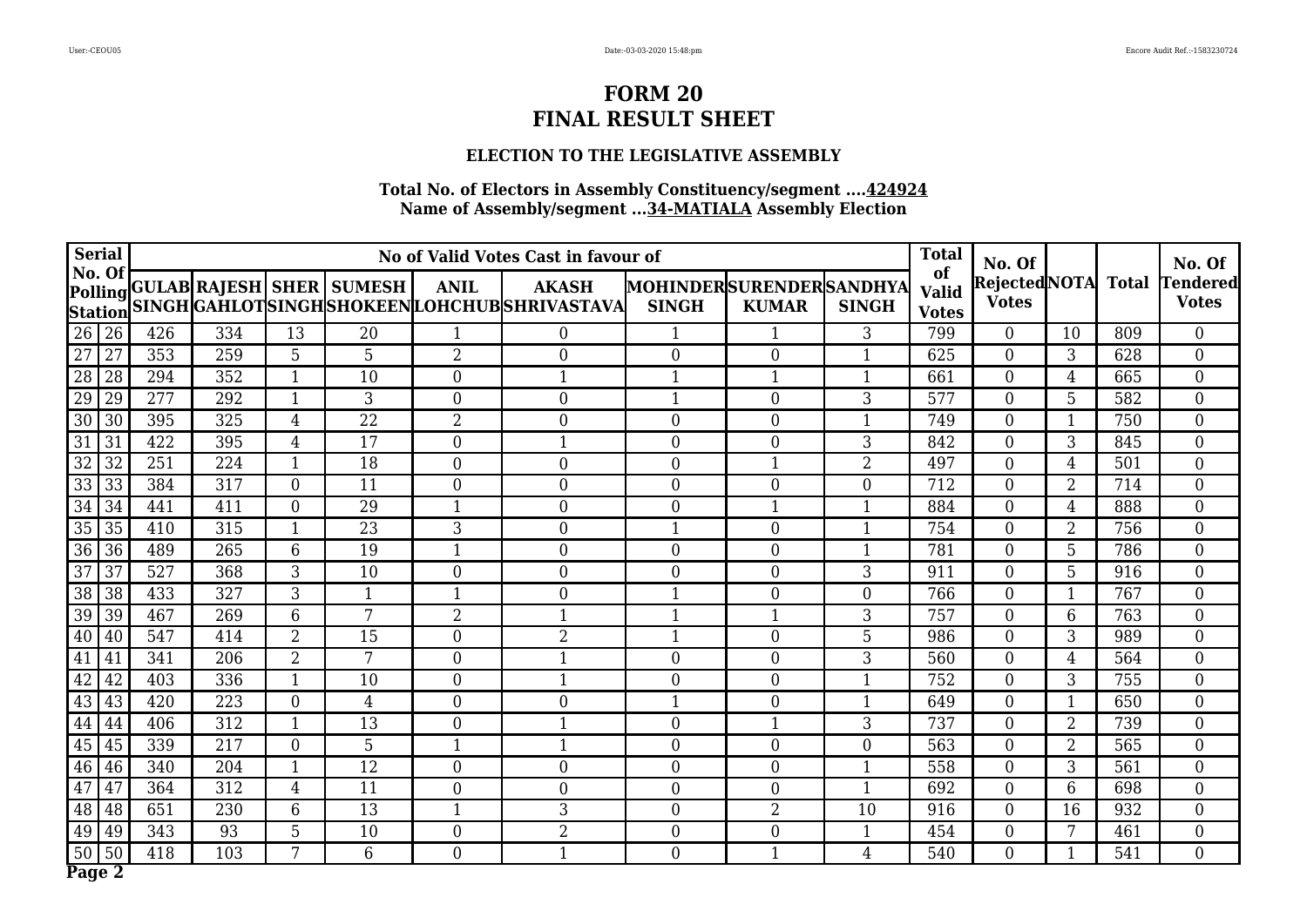## **ELECTION TO THE LEGISLATIVE ASSEMBLY**

| <b>Serial</b>                      |     |     |                  |                                  |                  | No of Valid Votes Cast in favour of                            |                                                |                  |                | <b>Total</b>                       | No. Of                             |                 |                  | No. Of                          |
|------------------------------------|-----|-----|------------------|----------------------------------|------------------|----------------------------------------------------------------|------------------------------------------------|------------------|----------------|------------------------------------|------------------------------------|-----------------|------------------|---------------------------------|
| No. Of<br><b>Station</b>           |     |     |                  | Polling GULAB RAJESH SHER SUMESH | <b>ANIL</b>      | <b>AKASH</b><br>SINGH GAHLOT SINGH SHOKEEN LOHCHUB SHRIVASTAVA | <b>MOHINDERSURENDERSANDHYA</b><br><b>SINGH</b> | <b>KUMAR</b>     | <b>SINGH</b>   | of<br><b>Valid</b><br><b>Votes</b> | RejectedNOTA Total<br><b>Votes</b> |                 |                  | <b>Tendered</b><br><b>Votes</b> |
| 51<br>51                           | 731 | 209 | 3                | 11                               | $\overline{2}$   |                                                                | $\overline{2}$                                 | $\overline{0}$   | 10             | 969                                | $\overline{0}$                     | 6               | 975              | $\overline{0}$                  |
| $\overline{52}$<br>$\overline{52}$ | 548 | 92  | $\overline{2}$   | 6                                | $\mathbf{1}$     | $\theta$                                                       | $\theta$                                       | $\overline{0}$   | 5              | 654                                | $\overline{0}$                     | 6               | 660              | $\overline{0}$                  |
| $\overline{53}$<br>53              | 522 | 134 | $\overline{2}$   | 19                               | $\overline{0}$   | $\overline{2}$                                                 | $\overline{0}$                                 | $\boldsymbol{0}$ | $\overline{2}$ | 681                                | $\boldsymbol{0}$                   | 5               | 686              | $\boldsymbol{0}$                |
| 54<br>$\overline{54}$              | 483 | 106 | 5                | $\overline{12}$                  | $\overline{2}$   | $\mathbf{1}$                                                   | $\theta$                                       | $\mathbf{1}$     | 3              | 613                                | $\overline{0}$                     | $\overline{13}$ | 626              | $\overline{0}$                  |
| 55<br>55                           | 727 | 165 | 3                | 10                               | $\overline{0}$   | $\mathbf{1}$                                                   | $\overline{1}$                                 | $\overline{2}$   | 10             | 919                                | $\boldsymbol{0}$                   | 15              | 934              | $\overline{0}$                  |
| 56<br>56                           | 537 | 151 | $\overline{2}$   | $\overline{27}$                  | $\overline{2}$   | $\mathbf{1}$                                                   | $\mathbf{0}$                                   | $\overline{0}$   | 3              | 723                                | $\overline{0}$                     | 8               | 731              | $\boldsymbol{0}$                |
| 57<br>57                           | 501 | 118 | 3                | 15                               | $\overline{0}$   | $\boldsymbol{0}$                                               | $\mathbf{0}$                                   | $\overline{2}$   | $\overline{2}$ | 641                                | $\overline{0}$                     | 7               | 648              | $\boldsymbol{0}$                |
| $\overline{58}$<br>58              | 510 | 189 | 11               | 9                                | $\overline{2}$   | $\mathbf{1}$                                                   | $\theta$                                       | $\overline{0}$   | 13             | 735                                | $\overline{0}$                     | 7               | 742              | $\overline{0}$                  |
| 59<br>59                           | 531 | 167 | 6                | 16                               | $\overline{0}$   | $\mathbf{0}$                                                   | $\overline{0}$                                 |                  | 3              | 724                                | $\overline{0}$                     | 8               | 732              | $\boldsymbol{0}$                |
| 60<br>60                           | 649 | 211 | 10               | 11                               |                  | $\mathbf{0}$                                                   | $\overline{0}$                                 | $\overline{0}$   | $\overline{2}$ | 884                                | $\overline{0}$                     | $\overline{7}$  | 891              | $\overline{0}$                  |
| 61<br>61                           | 513 | 188 | $\overline{2}$   | 13                               | $\overline{0}$   | $\overline{0}$                                                 | $\mathbf 1$                                    | $\overline{0}$   | $\overline{4}$ | 721                                | $\overline{0}$                     | 5               | 726              | $\overline{0}$                  |
| 62<br>$\overline{62}$              | 290 | 288 | $\overline{0}$   | 14                               | $\overline{0}$   | $\theta$                                                       | $\theta$                                       | $\overline{0}$   |                | 593                                | $\overline{0}$                     | $\overline{2}$  | $\overline{595}$ | $\overline{0}$                  |
| 63<br>63                           | 219 | 221 | $\overline{0}$   | 16                               | $\theta$         | $\overline{0}$                                                 | $\theta$                                       | $\overline{0}$   | $\Omega$       | 456                                | $\overline{0}$                     | 3               | 459              | $\overline{0}$                  |
| 64<br>64                           | 292 | 349 | 3                | 28                               | $\boldsymbol{0}$ | $\boldsymbol{0}$                                               | $\mathbf{0}$                                   | $\overline{0}$   | $\overline{2}$ | 674                                | $\overline{0}$                     | 7               | 681              | $\boldsymbol{0}$                |
| 65<br>65                           | 253 | 393 | $\overline{2}$   | 18                               | $\overline{0}$   | $\boldsymbol{0}$                                               | 1                                              | $\overline{0}$   | $\overline{2}$ | 669                                | $\overline{0}$                     | 6               | 675              | $\overline{0}$                  |
| 66<br>66                           | 155 | 216 | $\overline{0}$   | 5                                | $\overline{0}$   | $\mathbf{0}$                                                   | $\theta$                                       | $\overline{0}$   | $\Omega$       | 376                                | $\overline{0}$                     | $\overline{3}$  | 379              | $\overline{0}$                  |
| 67<br>67                           | 251 | 380 | $\mathbf 1$      | 11                               | $\overline{0}$   | $\overline{0}$                                                 | $\mathbf{0}$                                   |                  |                | 645                                | $\overline{0}$                     | 5               | 650              | $\boldsymbol{0}$                |
| 68<br>68                           | 436 | 322 | 3                | 19                               | $\overline{2}$   | $\boldsymbol{0}$                                               | $\overline{0}$                                 | $\mathbf{1}$     | $\overline{0}$ | 783                                | $\overline{0}$                     | $\overline{4}$  | 787              | $\overline{0}$                  |
| 69<br>69                           | 192 | 303 | $\overline{0}$   | 13                               | $\overline{0}$   | $\boldsymbol{0}$                                               | $\overline{0}$                                 | $\boldsymbol{0}$ | 1              | 509                                | $\overline{0}$                     | 5               | 514              | $\boldsymbol{0}$                |
| $\overline{70}$<br>70              | 218 | 197 | $\overline{0}$   | 18                               | $\overline{0}$   | $\boldsymbol{0}$                                               | $\overline{2}$                                 | $\boldsymbol{0}$ | $\overline{0}$ | 435                                | $\overline{0}$                     | 3               | 438              | $\boldsymbol{0}$                |
| 71<br>71                           | 351 | 466 | $\boldsymbol{0}$ | 24                               | $\overline{0}$   | $\mathbf{0}$                                                   | $\overline{0}$                                 | $\boldsymbol{0}$ | 1              | 842                                | $\overline{0}$                     | 10              | 852              | $\overline{0}$                  |
| 72<br>72                           | 333 | 364 | $\overline{0}$   | 10                               | $\overline{0}$   | $\boldsymbol{0}$                                               | $\overline{0}$                                 | $\boldsymbol{0}$ | $\overline{0}$ | 707                                | $\overline{0}$                     | 4               | 711              | $\overline{0}$                  |
| 73<br>73                           | 306 | 241 | $\overline{2}$   | 14                               | $\overline{0}$   | $\overline{0}$                                                 | $\overline{0}$                                 | $\overline{0}$   | $\overline{2}$ | 565                                | $\overline{0}$                     | 5               | 570              | $\overline{0}$                  |
| 74<br>74                           | 187 | 283 | $\mathbf{0}$     | 7                                | $\boldsymbol{0}$ | $\boldsymbol{0}$                                               | $\overline{0}$                                 | $\boldsymbol{0}$ |                | 478                                | 0                                  | $\overline{2}$  | 480              | $\boldsymbol{0}$                |
| 75<br>75                           | 261 | 273 | $\overline{4}$   | 10                               | $\overline{0}$   | $\overline{0}$                                                 | $\overline{0}$                                 | $\overline{0}$   | $\mathbf{1}$   | 549                                | $\overline{0}$                     | 5               | 554              | $\boldsymbol{0}$                |
| Page 3                             |     |     |                  |                                  |                  |                                                                |                                                |                  |                |                                    |                                    |                 |                  |                                 |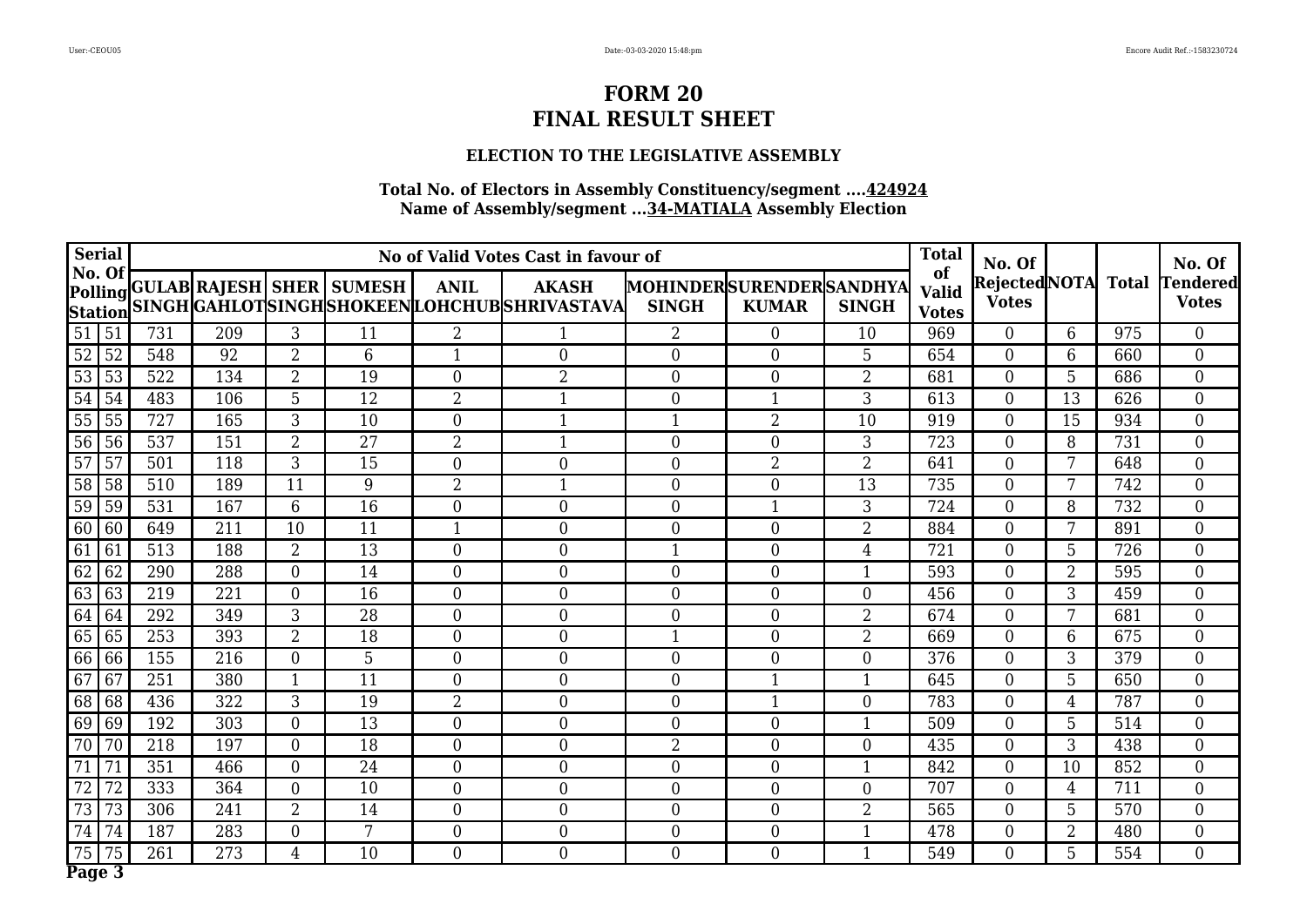### **ELECTION TO THE LEGISLATIVE ASSEMBLY**

| <b>Serial</b>            |                 |     |     |                  |                                  |                | No of Valid Votes Cast in favour of                            |                                                |                  |                  | <b>Total</b>                       | No. Of                             |                  |                  | No. Of                          |
|--------------------------|-----------------|-----|-----|------------------|----------------------------------|----------------|----------------------------------------------------------------|------------------------------------------------|------------------|------------------|------------------------------------|------------------------------------|------------------|------------------|---------------------------------|
| No. Of<br><b>Station</b> |                 |     |     |                  | Polling GULAB RAJESH SHER SUMESH | <b>ANIL</b>    | <b>AKASH</b><br>SINGH GAHLOT SINGH SHOKEEN LOHCHUB SHRIVASTAVA | <b>MOHINDERSURENDERSANDHYA</b><br><b>SINGH</b> | <b>KUMAR</b>     | <b>SINGH</b>     | of<br><b>Valid</b><br><b>Votes</b> | RejectedNOTA Total<br><b>Votes</b> |                  |                  | <b>Tendered</b><br><b>Votes</b> |
| 76 76                    |                 | 258 | 320 | $\overline{0}$   | 14                               | $\overline{0}$ | $\overline{0}$                                                 | $\Omega$                                       | $\overline{0}$   | $\mathbf{1}$     | 593                                | $\overline{0}$                     | $\overline{4}$   | 597              | $\overline{0}$                  |
| $\overline{77}$          | $\overline{77}$ | 288 | 439 | 3                | 12                               | $\overline{0}$ | $\theta$                                                       | $\Omega$                                       | $\overline{0}$   | $\overline{2}$   | 744                                | $\overline{0}$                     | 4                | 748              | $\overline{0}$                  |
| 78                       | $\overline{78}$ | 165 | 274 | 3                | 11                               | $\overline{0}$ | $\boldsymbol{0}$                                               | $\overline{0}$                                 | $\boldsymbol{0}$ | $\overline{0}$   | 453                                | $\boldsymbol{0}$                   | $\overline{4}$   | 457              | $\boldsymbol{0}$                |
| 79                       | 79              | 269 | 372 | $\mathbf{1}$     | $\overline{26}$                  | $\theta$       | $\theta$                                                       | $\theta$                                       | $\overline{0}$   | 1                | 669                                | $\overline{0}$                     | $\mathbf{1}$     | 670              | $\overline{0}$                  |
| 80                       | 80              | 176 | 231 | $\mathbf{1}$     | 11                               | $\theta$       | $\overline{0}$                                                 | $\mathbf{0}$                                   | $\boldsymbol{0}$ | $\Omega$         | 419                                | $\boldsymbol{0}$                   | 5                | 424              | $\overline{0}$                  |
| 81                       | 81              | 307 | 394 | $\mathbf{1}$     | 8                                | $\overline{0}$ | $\overline{0}$                                                 | $\mathbf{0}$                                   | $\boldsymbol{0}$ | $\Omega$         | 710                                | $\overline{0}$                     | 6                | 716              | $\boldsymbol{0}$                |
| 82                       | 82              | 327 | 394 | $\overline{2}$   | $\overline{23}$                  | $\overline{0}$ | $\boldsymbol{0}$                                               | $\mathbf{0}$                                   | $\boldsymbol{0}$ | $\overline{0}$   | 746                                | $\overline{0}$                     | 6                | 752              | $\boldsymbol{0}$                |
| 83                       | 83              | 221 | 275 | $\overline{0}$   | 12                               | $\overline{0}$ | $\theta$                                                       | $\theta$                                       | $\overline{0}$   | $\Omega$         | 508                                | $\overline{0}$                     | 8                | 516              | $\boldsymbol{0}$                |
| 84                       | 84              | 216 | 306 | $\overline{0}$   | 14                               | $\overline{0}$ |                                                                | $\overline{0}$                                 |                  | $\theta$         | 538                                | $\overline{0}$                     | 6                | 544              | $\boldsymbol{0}$                |
| 85                       | 85              | 251 | 387 | $\overline{0}$   | 7                                | $\overline{0}$ | $\mathbf{0}$                                                   | $\overline{0}$                                 | $\overline{0}$   | $\theta$         | 645                                | $\overline{0}$                     | $\overline{7}$   | 652              | $\overline{0}$                  |
| 86                       | 86              | 377 | 398 | $\overline{0}$   | 11                               | $\overline{4}$ | $\overline{0}$                                                 | $\mathbf{0}$                                   | $\overline{0}$   | $\Omega$         | 790                                | $\overline{0}$                     | 9                | 799              | $\overline{0}$                  |
| 87                       | $\overline{87}$ | 240 | 344 | $\overline{5}$   | 19                               | $\overline{0}$ | $\theta$                                                       | $\theta$                                       | $\overline{0}$   | $\theta$         | 608                                | $\overline{0}$                     | 3                | $\overline{611}$ | $\overline{0}$                  |
| 88                       | 88              | 378 | 327 | $\mathbf 1$      | 26                               | $\overline{2}$ | $\overline{0}$                                                 | $\theta$                                       | $\overline{0}$   | $\Omega$         | 734                                | $\overline{0}$                     | 5                | 739              | $\overline{0}$                  |
| 89                       | 89              | 300 | 396 | $\overline{2}$   | 12                               | $\mathbf{1}$   | $\boldsymbol{0}$                                               | $\mathbf{0}$                                   | $\boldsymbol{0}$ | $\overline{0}$   | 711                                | $\overline{0}$                     | $\boldsymbol{0}$ | 711              | $\boldsymbol{0}$                |
| 90                       | 90              | 258 | 424 | $\overline{0}$   | $7\overline{ }$                  | $\overline{2}$ | $\boldsymbol{0}$                                               | $\overline{0}$                                 | $\overline{0}$   | $\overline{0}$   | 691                                | $\overline{0}$                     | 8                | 699              | $\overline{0}$                  |
| 91                       | 91              | 220 | 357 | $\overline{0}$   | $\overline{4}$                   | $\overline{0}$ | $\overline{0}$                                                 | $\theta$                                       | $\overline{0}$   | $\overline{0}$   | 581                                | $\overline{0}$                     | $\overline{3}$   | 584              | $\overline{0}$                  |
| 92                       | 92              | 288 | 285 | -1               | $\overline{36}$                  |                | 1                                                              | $\mathbf{0}$                                   |                  | 3                | 616                                | $\overline{0}$                     | $\overline{4}$   | 620              | $\boldsymbol{0}$                |
| 93                       | 93              | 261 | 342 | $\overline{2}$   | 17                               | $\overline{0}$ | $\mathbf{1}$                                                   | $\overline{0}$                                 | $\boldsymbol{0}$ |                  | 624                                | $\overline{0}$                     | $\overline{4}$   | 628              | $\overline{0}$                  |
| 94                       | 94              | 340 | 384 | $\boldsymbol{0}$ | 19                               | $\overline{0}$ | $\mathbf{1}$                                                   | $\overline{0}$                                 | $\boldsymbol{0}$ | $\overline{0}$   | 744                                | $\overline{0}$                     | $\overline{4}$   | 748              | $\boldsymbol{0}$                |
| 95                       | 95              | 316 | 347 | $\mathbf{1}$     | 17                               | $\overline{0}$ | $\boldsymbol{0}$                                               | $\overline{0}$                                 | $\boldsymbol{0}$ | 1                | 682                                | $\overline{0}$                     | 5                | 687              | $\boldsymbol{0}$                |
| 96                       | 96              | 283 | 358 | $\mathbf{1}$     | 15                               | $\overline{0}$ | $\mathbf{0}$                                                   | $\overline{0}$                                 | $\boldsymbol{0}$ | 1                | 658                                | $\overline{0}$                     | 7                | 665              | $\overline{0}$                  |
| 97                       | 97              | 202 | 222 | $\overline{0}$   | 13                               | $\mathbf{1}$   | $\boldsymbol{0}$                                               | $\overline{0}$                                 | $\boldsymbol{0}$ | $\overline{0}$   | 438                                | $\overline{0}$                     | 3                | 441              | $\overline{0}$                  |
| 98                       | 98              | 244 | 379 | $\overline{0}$   | 16                               | $\mathbf{1}$   | $\boldsymbol{0}$                                               | $\overline{0}$                                 | $\overline{0}$   | $\Omega$         | 640                                | $\overline{0}$                     | 3                | 643              | $\overline{0}$                  |
| 99                       | 99              | 218 | 348 | 3                | 9                                | $\mathbf{1}$   | $\boldsymbol{0}$                                               | $\overline{0}$                                 | $\boldsymbol{0}$ | $\boldsymbol{0}$ | 579                                | 0                                  | 3                | 582              | $\boldsymbol{0}$                |
| 100                      | 100             | 184 | 304 | $\mathbf{1}$     | 6                                | $\overline{0}$ | $\overline{0}$                                                 | $\overline{0}$                                 | $\overline{0}$   | $\overline{0}$   | 495                                | $\overline{0}$                     | 6                | 501              | $\overline{0}$                  |
| Page 4                   |                 |     |     |                  |                                  |                |                                                                |                                                |                  |                  |                                    |                                    |                  |                  |                                 |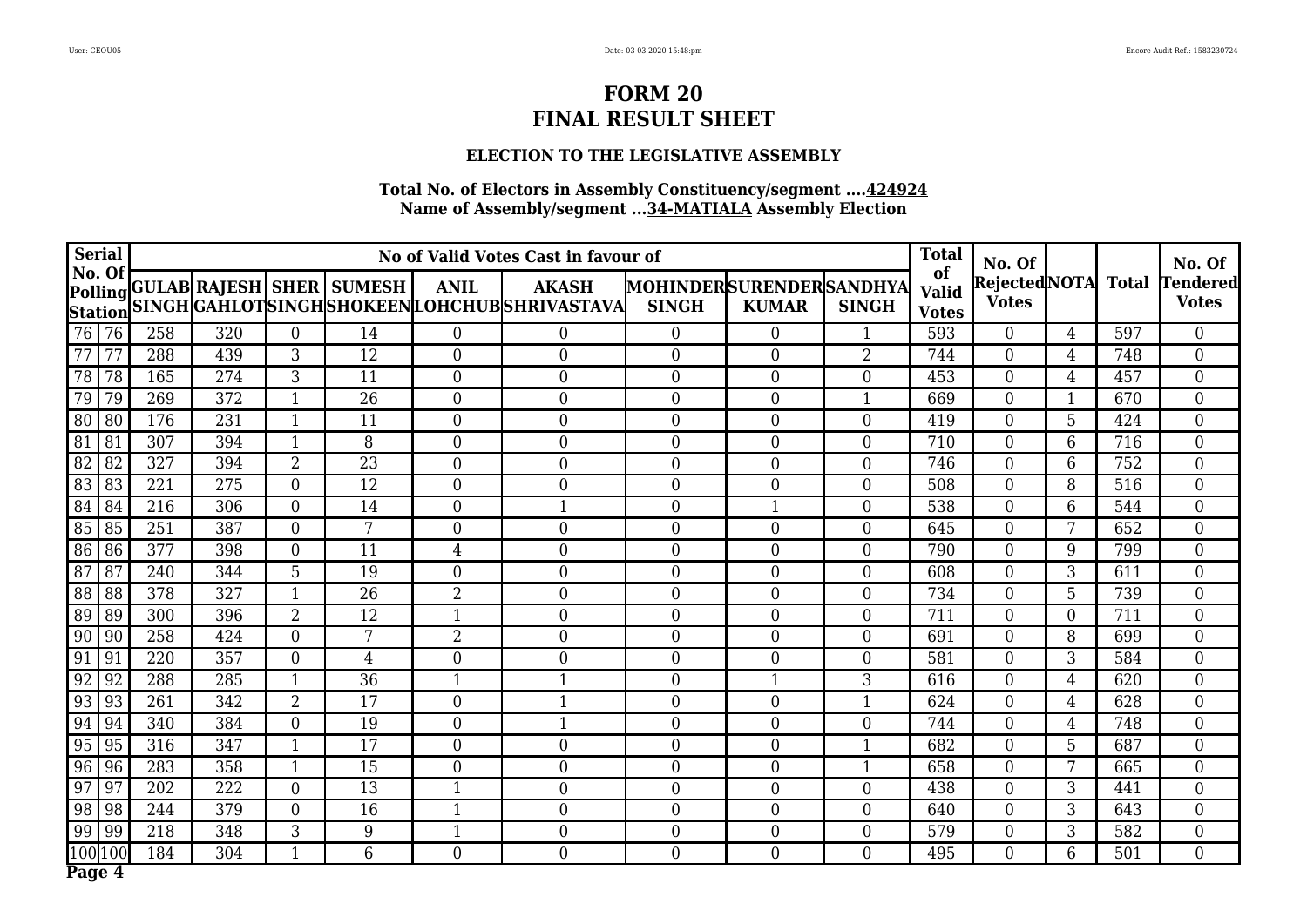## **ELECTION TO THE LEGISLATIVE ASSEMBLY**

| <b>Serial</b>       |     |     |                  |                                  |                  | No of Valid Votes Cast in favour of                                   |                  |                                                |                | <b>Total</b>                       | No. Of                              |                 |              | No. Of                          |
|---------------------|-----|-----|------------------|----------------------------------|------------------|-----------------------------------------------------------------------|------------------|------------------------------------------------|----------------|------------------------------------|-------------------------------------|-----------------|--------------|---------------------------------|
| No. Of              |     |     |                  | Polling GULAB RAJESH SHER SUMESH | <b>ANIL</b>      | <b>AKASH</b><br>Station SINGH GAHLOTSINGH SHOKEEN LOHCHUB SHRIVASTAVA | <b>SINGH</b>     | <b>MOHINDERSURENDERSANDHYA</b><br><b>KUMAR</b> | <b>SINGH</b>   | of<br><b>Valid</b><br><b>Votes</b> | <b>RejectedNOTA</b><br><b>Votes</b> |                 | <b>Total</b> | <b>Tendered</b><br><b>Votes</b> |
| 101 101             | 204 | 273 | $\theta$         | 5                                | $\theta$         | $\theta$                                                              | $\Omega$         | $\overline{0}$                                 |                | 483                                | $\theta$                            | 3               | 486          | $\overline{0}$                  |
| 102102              | 244 | 268 | $\overline{2}$   | $\overline{20}$                  | $\overline{0}$   | $\mathbf{0}$                                                          | $\theta$         | $\overline{0}$                                 | 3              | 537                                | $\overline{0}$                      | $\overline{0}$  | 537          | $\overline{0}$                  |
| 103103              | 258 | 300 | $\overline{0}$   | 11                               | $\overline{0}$   | $\mathbf{0}$                                                          | $\overline{0}$   | $\overline{0}$                                 | 1              | 570                                | $\mathbf{0}$                        | $\overline{2}$  | 572          | $\overline{0}$                  |
| 104104              | 256 | 330 | $\theta$         | 17                               | $\theta$         | $\mathbf{0}$                                                          | $\theta$         | $\overline{0}$                                 | $\mathbf{1}$   | 604                                | $\overline{0}$                      | $\overline{0}$  | 604          | $\overline{0}$                  |
| 105105              | 186 | 282 | $\mathbf{0}$     | 10                               | $\theta$         | $\mathbf{0}$                                                          | $\overline{0}$   | $\overline{0}$                                 | $\Omega$       | 478                                | $\overline{0}$                      | 6               | 484          | $\boldsymbol{0}$                |
| 106106              | 287 | 358 | $\theta$         | 18                               | $\overline{0}$   | $\overline{0}$                                                        | $\overline{0}$   | $\overline{0}$                                 |                | 664                                | $\overline{0}$                      |                 | 665          | $\boldsymbol{0}$                |
| 107  107            | 208 | 355 | $\Omega$         | 16                               | $\Omega$         | $\mathbf{0}$                                                          | $\overline{0}$   | $\overline{0}$                                 | $\Omega$       | 579                                | $\overline{0}$                      | 6               | 585          | $\boldsymbol{0}$                |
| 108108              | 358 | 372 | $\theta$         | 10                               | $\theta$         | $\mathbf{1}$                                                          | 1                | $\overline{0}$                                 |                | 743                                | $\overline{0}$                      | $\overline{4}$  | 747          | $\overline{0}$                  |
| 109109              | 388 | 501 | $\overline{2}$   | 19                               | $\Omega$         | $\mathbf{0}$                                                          | $\overline{0}$   | $\boldsymbol{0}$                               |                | 911                                | $\boldsymbol{0}$                    | 5               | 916          | 0                               |
| 110110              | 344 | 460 | $\mathbf{1}$     | 19                               | $\overline{0}$   | $\boldsymbol{0}$                                                      | $\overline{0}$   | 1                                              |                | 826                                | $\boldsymbol{0}$                    | 8               | 834          | $\boldsymbol{0}$                |
| 111111              | 247 | 361 | $\overline{0}$   | 10                               | $\mathbf{0}$     | $\boldsymbol{0}$                                                      | $\overline{0}$   | $\overline{0}$                                 | $\Omega$       | 618                                | $\boldsymbol{0}$                    | 7               | 625          | 0                               |
| 112112              | 432 | 285 | $\overline{0}$   | 22                               | $\overline{0}$   | 1                                                                     | $\theta$         | $\boldsymbol{0}$                               | $\overline{0}$ | 740                                | $\boldsymbol{0}$                    | 3               | 743          | $\boldsymbol{0}$                |
| 113113              | 302 | 382 | $\mathbf{1}$     | 22                               | $\overline{0}$   | $\boldsymbol{0}$                                                      | $\overline{0}$   | $\boldsymbol{0}$                               | $\overline{2}$ | 709                                | $\boldsymbol{0}$                    | 7               | 716          | $\boldsymbol{0}$                |
| 114114              | 263 | 252 | $\boldsymbol{0}$ | 11                               | $\boldsymbol{0}$ | $\boldsymbol{0}$                                                      | 0                | $\boldsymbol{0}$                               | $\overline{0}$ | 526                                | $\boldsymbol{0}$                    | 3               | 529          | $\overline{0}$                  |
| 115115              | 262 | 291 | $\mathbf{1}$     | 16                               | $\overline{0}$   | $\boldsymbol{0}$                                                      | $\overline{0}$   | $\boldsymbol{0}$                               | $\overline{0}$ | 570                                | $\boldsymbol{0}$                    | $\overline{2}$  | 572          | $\overline{0}$                  |
| 116116              | 276 | 310 | $\mathbf{0}$     | 14                               | $\overline{0}$   | $\mathbf{0}$                                                          | $\overline{0}$   | $\boldsymbol{0}$                               | 3              | 603                                | $\overline{0}$                      | 9               | 612          | $\overline{0}$                  |
| $\overline{117}117$ | 319 | 465 | $\mathbf{1}$     | 18                               | $\mathbf{1}$     | $\mathbf{0}$                                                          | $\overline{0}$   | $\boldsymbol{0}$                               | 2              | 806                                | $\boldsymbol{0}$                    | 11              | 817          | $\overline{0}$                  |
| 118118              | 334 | 410 | 3                | 34                               | $\mathbf{1}$     | $\boldsymbol{0}$                                                      | $\overline{0}$   | $\boldsymbol{0}$                               | $\mathbf{1}$   | 783                                | $\boldsymbol{0}$                    | 9               | 792          | $\overline{0}$                  |
| 119119              | 381 | 458 | $\mathbf{1}$     | 23                               | $\boldsymbol{0}$ | $\boldsymbol{0}$                                                      | $\overline{0}$   | $\overline{0}$                                 | $\mathbf{1}$   | 864                                | $\overline{0}$                      | 11              | 875          | $\overline{0}$                  |
| 120120              | 316 | 496 | $\boldsymbol{0}$ | 17                               | $\mathbf{1}$     | $\mathbf{0}$                                                          | $\overline{0}$   | $\boldsymbol{0}$                               | $\overline{0}$ | 830                                | $\boldsymbol{0}$                    | $7\overline{ }$ | 837          | $\overline{0}$                  |
| 121121              | 387 | 440 | $\boldsymbol{0}$ | 25                               | $\boldsymbol{0}$ | $\mathbf{0}$                                                          | $\overline{0}$   | $\boldsymbol{0}$                               | 2              | 854                                | $\boldsymbol{0}$                    | 3               | 857          | $\boldsymbol{0}$                |
| 122122              | 208 | 216 | $\mathbf{1}$     | $\overline{5}$                   | $\boldsymbol{0}$ | $\boldsymbol{0}$                                                      | $\boldsymbol{0}$ | $\overline{0}$                                 | $\overline{0}$ | 430                                | $\boldsymbol{0}$                    | $\mathbf{1}$    | 431          | $\overline{0}$                  |
| 123123              | 263 | 298 | $\mathbf{1}$     | 11                               | $\overline{0}$   | $\mathbf{0}$                                                          | $\mathbf{1}$     | $\boldsymbol{0}$                               | $\overline{2}$ | 576                                | $\overline{0}$                      | $\overline{2}$  | 578          | $\overline{0}$                  |
| 124124              | 263 | 254 | $\mathbf{1}$     | 24                               | $\boldsymbol{0}$ | $\boldsymbol{0}$                                                      | $\boldsymbol{0}$ | $\boldsymbol{0}$                               |                | 543                                | $\boldsymbol{0}$                    | $\mathbf{1}$    | 544          | $\overline{0}$                  |
| 125125              | 354 | 439 | 3                | 13                               | $\boldsymbol{0}$ | $\boldsymbol{0}$                                                      | $\overline{0}$   | $\overline{0}$                                 | $\overline{0}$ | 809                                | $\overline{0}$                      | 6               | 815          | $\overline{0}$                  |
| Page 5              |     |     |                  |                                  |                  |                                                                       |                  |                                                |                |                                    |                                     |                 |              |                                 |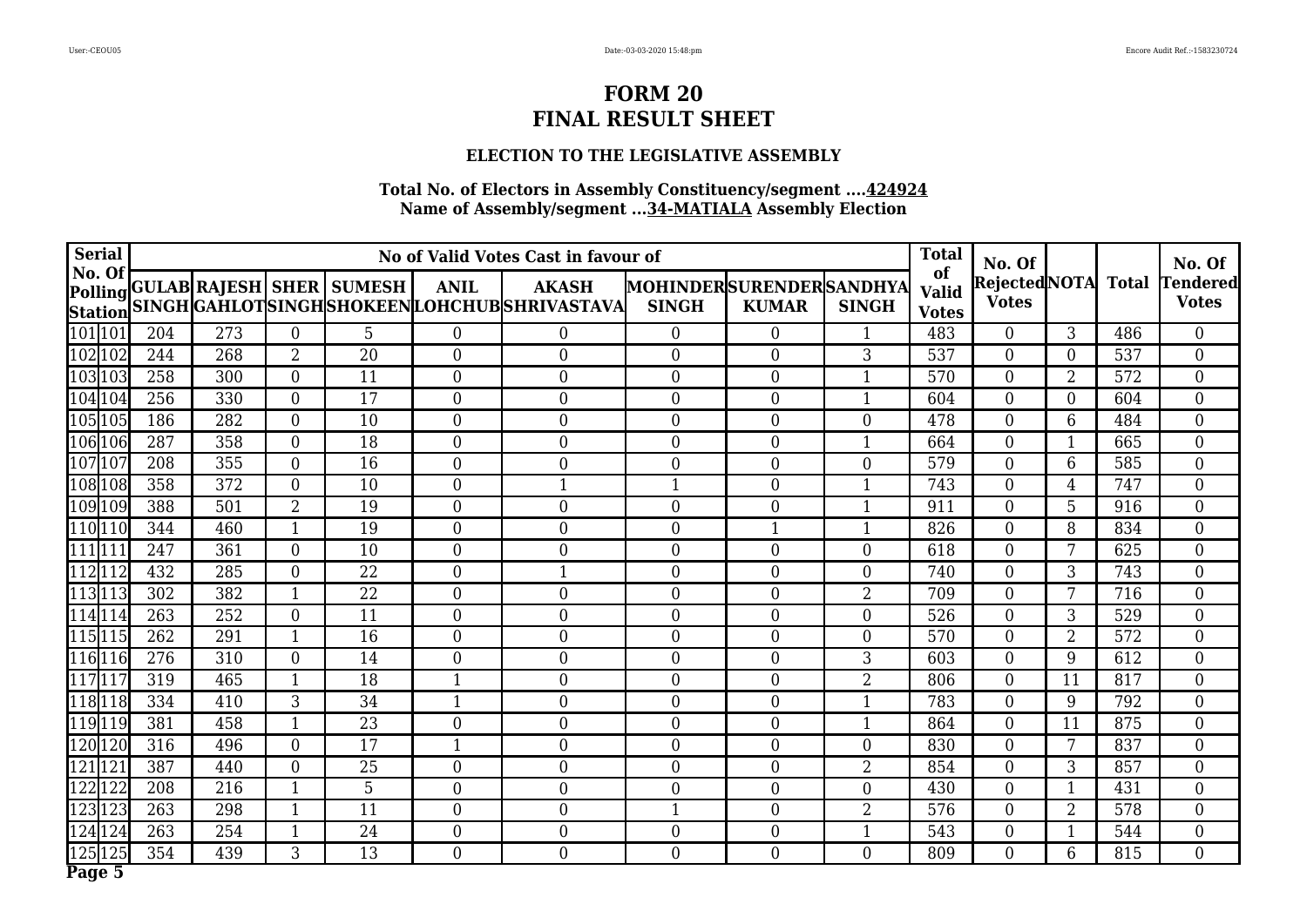## **ELECTION TO THE LEGISLATIVE ASSEMBLY**

| <b>Serial</b>            |     |                 |                  |                                  |                  | No of Valid Votes Cast in favour of                           |                                                |                  |                 | <b>Total</b>                       | No. Of                             |                |      | No. Of                   |
|--------------------------|-----|-----------------|------------------|----------------------------------|------------------|---------------------------------------------------------------|------------------------------------------------|------------------|-----------------|------------------------------------|------------------------------------|----------------|------|--------------------------|
| No. Of<br><b>Station</b> |     |                 |                  | Polling GULAB RAJESH SHER SUMESH | <b>ANIL</b>      | <b>AKASH</b><br>SINGH GAHLOTSINGH SHOKEEN LOHCHUB SHRIVASTAVA | <b>MOHINDERSURENDERSANDHYA</b><br><b>SINGH</b> | <b>KUMAR</b>     | <b>SINGH</b>    | of<br><b>Valid</b><br><b>Votes</b> | RejectedNOTA Total<br><b>Votes</b> |                |      | Tendered<br><b>Votes</b> |
| 126 126                  | 266 | 453             | $\mathbf{1}$     | 10                               | $\overline{0}$   | $\overline{0}$                                                | $\overline{0}$                                 | $\overline{0}$   | $\overline{0}$  | 730                                | $\overline{0}$                     | 5              | 735  | $\overline{0}$           |
| 127127                   | 354 | 337             | 3                | 17                               | $\mathbf{1}$     | $\overline{0}$                                                | $\mathbf{1}$                                   | $\overline{0}$   | $\overline{2}$  | 715                                | $\overline{0}$                     | 7              | 722  | $\overline{0}$           |
| 12811<br>128             | 363 | 313             | 3                | 25                               | $\overline{0}$   | $\boldsymbol{0}$                                              | $\overline{0}$                                 | $\boldsymbol{0}$ |                 | 705                                | $\boldsymbol{0}$                   | 1              | 706  | $\boldsymbol{0}$         |
| 129129                   | 351 | 324             | $\mathbf{1}$     | 11                               | $\theta$         | $\theta$                                                      | $\theta$                                       | $\overline{0}$   | $\Omega$        | 687                                | $\overline{0}$                     | 5              | 692  | $\overline{0}$           |
| 130130                   | 254 | 244             | $\overline{2}$   | 13                               | $\theta$         | $\overline{0}$                                                | $\mathbf{0}$                                   | $\boldsymbol{0}$ |                 | 514                                | $\boldsymbol{0}$                   | $\overline{4}$ | 518  | $\overline{0}$           |
| 131131                   | 516 | 131             | 14               | 7                                | $\overline{0}$   | $\overline{0}$                                                | $\mathbf{1}$                                   | $\boldsymbol{0}$ | $\Omega$        | 669                                | $\boldsymbol{0}$                   | 3              | 672  | $\boldsymbol{0}$         |
| 132132                   | 553 | 141             | $\overline{4}$   | 9                                | $\overline{0}$   | $\boldsymbol{0}$                                              | $\mathbf{0}$                                   | $\boldsymbol{0}$ | $\overline{2}$  | 709                                | $\boldsymbol{0}$                   | 3              | 712  | $\boldsymbol{0}$         |
| 133133                   | 531 | 144             | $\overline{4}$   | 8                                | $\overline{0}$   | $\overline{1}$                                                | $\overline{0}$                                 | $\mathbf{1}$     | 5               | 694                                | $\overline{0}$                     | 8              | 702  | $\boldsymbol{0}$         |
| 134134                   | 397 | 156             | 8                | $\overline{4}$                   | $\overline{0}$   | $\overline{0}$                                                | $\overline{0}$                                 |                  | 3               | 569                                | $\overline{0}$                     | 6              | 575  | $\boldsymbol{0}$         |
| 135135                   | 379 | 107             | 8                | 9                                | $\overline{0}$   | $\mathbf{0}$                                                  | $\overline{0}$                                 | $\overline{0}$   | $\overline{2}$  | 505                                | $\overline{0}$                     | $\mathbf{1}$   | 506  | $\overline{0}$           |
| 136 136                  | 263 | 138             | 11               | 4                                | $\overline{0}$   | $\overline{0}$                                                | $\mathbf 1$                                    | $\overline{0}$   | $5\phantom{.0}$ | 422                                | $\overline{0}$                     | 5              | 427  | $\overline{0}$           |
| 137 137                  | 380 | $\overline{82}$ | $\overline{2}$   | 13                               |                  | $\mathbf{1}$                                                  | $\theta$                                       | $\mathbf{1}$     | 7               | 487                                | $\overline{0}$                     | 8              | 495  | $\overline{0}$           |
| 138138                   | 156 | 213             | $\overline{0}$   | 11                               | $\overline{0}$   | $\overline{0}$                                                | $\theta$                                       | $\overline{0}$   | $\Omega$        | 380                                | $\overline{0}$                     | 1              | 381  | $\overline{0}$           |
| 139139                   | 215 | 211             | $\overline{2}$   | 11                               | $\boldsymbol{0}$ | $\boldsymbol{0}$                                              | $\mathbf{0}$                                   | $\mathbf{1}$     | $\overline{4}$  | 444                                | $\overline{0}$                     | $\overline{2}$ | 446  | $\boldsymbol{0}$         |
| 140140                   | 202 | 266             | $\overline{2}$   | 9                                | $\mathbf{1}$     | $\overline{2}$                                                | $\overline{0}$                                 | $\overline{0}$   | $\overline{0}$  | 482                                | $\overline{0}$                     | $\overline{0}$ | 482  | $\overline{0}$           |
| 141141                   | 406 | 257             | $\overline{5}$   | 8                                | $\overline{0}$   | $\mathbf{0}$                                                  | $\theta$                                       | $\overline{0}$   |                 | 677                                | $\overline{0}$                     | $\overline{3}$ | 680  | $\overline{0}$           |
| 142142                   | 955 | 185             | 14               | $\overline{21}$                  | $\overline{2}$   | 1                                                             | $\mathbf 1$                                    | 4                | 12              | 1195                               | $\overline{0}$                     | 20             | 1215 | $\boldsymbol{0}$         |
| 143143                   | 303 | 370             | $\overline{2}$   | $\overline{7}$                   | $\overline{0}$   | $\mathbf{1}$                                                  | $\boldsymbol{0}$                               | 1                | $\overline{0}$  | 684                                | $\boldsymbol{0}$                   | 3              | 687  | $\boldsymbol{0}$         |
| 144144                   | 333 | 312             | $\overline{0}$   | 14                               | $\overline{0}$   | $\mathbf{1}$                                                  | $\mathbf{1}$                                   | $\boldsymbol{0}$ | $\overline{0}$  | 661                                | $\overline{0}$                     | 6              | 667  | $\overline{0}$           |
| 145145                   | 216 | 276             | $\boldsymbol{0}$ | $\overline{12}$                  | $\boldsymbol{0}$ | $\boldsymbol{0}$                                              | $\mathbf{0}$                                   | 1                | 3               | 508                                | $\boldsymbol{0}$                   | 3              | 511  | $\boldsymbol{0}$         |
| 146146                   | 382 | 341             | 5                | 7                                | $\mathbf{1}$     | $\mathbf{0}$                                                  | $\overline{0}$                                 | $\overline{2}$   |                 | 739                                | $\overline{0}$                     | $\overline{4}$ | 743  | $\overline{0}$           |
| 147147                   | 217 | 282             | 1                | 11                               | $\overline{0}$   | $\boldsymbol{0}$                                              | $\overline{0}$                                 | $\boldsymbol{0}$ | $\overline{2}$  | 513                                | $\boldsymbol{0}$                   | $\mathbf{1}$   | 514  | $\overline{0}$           |
| 148148                   | 456 | 269             | $\overline{2}$   | 24                               | $\overline{0}$   | $\overline{2}$                                                | $\overline{0}$                                 | $\boldsymbol{0}$ | $\overline{0}$  | 753                                | $\boldsymbol{0}$                   | $\overline{4}$ | 757  | $\overline{0}$           |
| 149149                   | 529 | 323             | $\overline{2}$   | 39                               | $\mathbf{1}$     | $\boldsymbol{0}$                                              | $\overline{0}$                                 | $\boldsymbol{0}$ |                 | 895                                | $\boldsymbol{0}$                   | $\overline{2}$ | 897  | $\boldsymbol{0}$         |
| 150 150                  | 392 | 314             | $\overline{2}$   | 13                               | 3                | $\mathbf{1}$                                                  | $\mathbf{1}$                                   | $\overline{0}$   | 5               | 731                                | $\overline{0}$                     | $\overline{4}$ | 735  | $\overline{0}$           |
| Page 6                   |     |                 |                  |                                  |                  |                                                               |                                                |                  |                 |                                    |                                    |                |      |                          |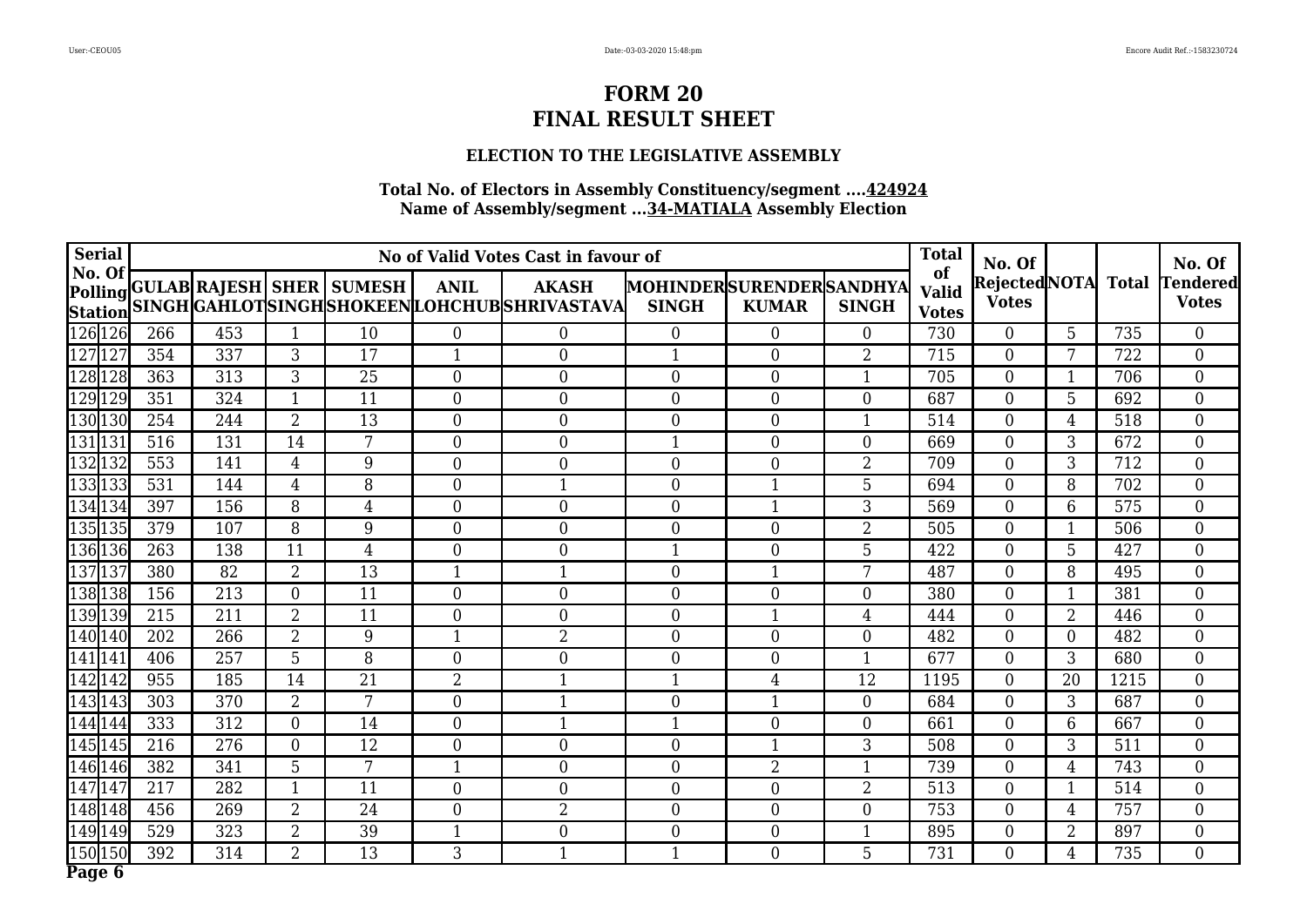## **ELECTION TO THE LEGISLATIVE ASSEMBLY**

| <b>Serial</b>            |                 |                  |                  |                                  |                  | No of Valid Votes Cast in favour of                            |                                                |                  |                | <b>Total</b>                       | No. Of                             |                |                  | No. Of                          |
|--------------------------|-----------------|------------------|------------------|----------------------------------|------------------|----------------------------------------------------------------|------------------------------------------------|------------------|----------------|------------------------------------|------------------------------------|----------------|------------------|---------------------------------|
| No. Of<br><b>Station</b> |                 |                  |                  | Polling GULAB RAJESH SHER SUMESH | <b>ANIL</b>      | <b>AKASH</b><br>SINGH GAHLOT SINGH SHOKEEN LOHCHUB SHRIVASTAVA | <b>MOHINDERSURENDERSANDHYA</b><br><b>SINGH</b> | <b>KUMAR</b>     | <b>SINGH</b>   | of<br><b>Valid</b><br><b>Votes</b> | RejectedNOTA Total<br><b>Votes</b> |                |                  | <b>Tendered</b><br><b>Votes</b> |
| 151151                   | 364             | 248              | $\mathbf{1}$     | 20                               | $\overline{0}$   | $\overline{0}$                                                 | $\overline{0}$                                 | $\overline{0}$   | $\mathbf{1}$   | 634                                | $\overline{0}$                     | 3              | 637              | $\overline{0}$                  |
| 152152                   | 506             | 354              | $\theta$         | 23                               | $\mathbf{1}$     | $\overline{0}$                                                 | $\mathbf{1}$                                   | $\overline{0}$   | 10             | 895                                | $\overline{0}$                     | 5              | 900              | $\overline{0}$                  |
| 153153                   | 490             | 207              | $\overline{0}$   | 20                               | $\overline{0}$   | $\overline{2}$                                                 | 1                                              | $\mathbf{1}$     | 6              | 727                                | $\boldsymbol{0}$                   | 2              | 729              | $\boldsymbol{0}$                |
| 154 154                  | 516             | 184              | $\overline{0}$   | $\overline{36}$                  | $\overline{2}$   | $\theta$                                                       | $\overline{2}$                                 | $\theta$         | 1              | 741                                | $\overline{0}$                     | 6              | 747              | $\overline{0}$                  |
| 155155                   | 552             | 196              | $\mathbf{1}$     | 32                               | $\theta$         | $\mathbf{1}$                                                   | $\mathbf{0}$                                   | $\mathbf{1}$     | 6              | 789                                | $\boldsymbol{0}$                   | 2              | 791              | $\overline{0}$                  |
| 156 156                  | 526             | 221              | 6                | 17                               | 3                | $\mathbf{1}$                                                   | $\mathbf{0}$                                   | $\mathbf{1}$     | $\overline{2}$ | 777                                | $\boldsymbol{0}$                   | $\overline{4}$ | 781              | $\boldsymbol{0}$                |
| 157157                   | 537             | 193              | $\overline{0}$   | 20                               | $\overline{0}$   | $\boldsymbol{0}$                                               | $\mathbf{1}$                                   | $\mathbf{1}$     | $\overline{4}$ | 756                                | $\overline{0}$                     | 8              | 764              | $\boldsymbol{0}$                |
| 158158                   | 384             | 124              | $\mathbf{1}$     | 6                                | $\overline{0}$   | $\overline{1}$                                                 | $\overline{1}$                                 | $\mathbf{1}$     | 5              | 523                                | $\overline{0}$                     | 7              | 530              | $\boldsymbol{0}$                |
| 159159                   | 354             | 81               | $\overline{2}$   | 10                               | $\overline{0}$   | $\overline{0}$                                                 | $\overline{0}$                                 | $\overline{0}$   | 4              | 451                                | $\overline{0}$                     | $\overline{2}$ | 453              | $\boldsymbol{0}$                |
| 160160                   | 225             | 113              | $\overline{0}$   | 8                                | $\overline{0}$   | $\overline{2}$                                                 | $\overline{0}$                                 | $\overline{0}$   |                | 349                                | $\overline{0}$                     | $\overline{4}$ | 353              | $\overline{0}$                  |
| 161 161                  | 497             | 335              | 3                | $\overline{25}$                  | $\mathbf{1}$     | $\overline{0}$                                                 | $\mathbf{0}$                                   | $\overline{2}$   | 5              | 868                                | $\overline{0}$                     | 3              | 871              | $\overline{0}$                  |
| 162162                   | 379             | $\overline{362}$ | $\mathbf{1}$     | $\overline{22}$                  | $\theta$         | $\mathbf{1}$                                                   | $\mathbf{1}$                                   | $\overline{2}$   | 6              | 774                                | $\overline{0}$                     | $\overline{4}$ | $\overline{778}$ | $\overline{0}$                  |
| 163 163                  | 375             | 364              | 8                | 17                               | $\overline{0}$   | $\overline{0}$                                                 | $\mathbf{0}$                                   | $\overline{0}$   | $\Omega$       | 764                                | $\overline{0}$                     | $\overline{2}$ | 766              | $\overline{0}$                  |
| 164164                   | 457             | 447              | $\mathbf{1}$     | 11                               | $\boldsymbol{0}$ | $\boldsymbol{0}$                                               | $\mathbf{0}$                                   | $\boldsymbol{0}$ | 1              | 917                                | $\overline{0}$                     | 7              | 924              | $\boldsymbol{0}$                |
| 165 165                  | 383             | 174              | 3                | 17                               | $\overline{0}$   | $\boldsymbol{0}$                                               | $\overline{0}$                                 | $\overline{0}$   | 4              | 581                                | $\overline{0}$                     | 2              | 583              | $\overline{0}$                  |
| 166 166                  | $\frac{1}{378}$ | 167              | $\overline{4}$   | $\overline{21}$                  | $\overline{0}$   | $\mathbf{1}$                                                   | $\theta$                                       | $\overline{0}$   | $\overline{0}$ | 571                                | $\overline{0}$                     | $\overline{4}$ | 575              | $\overline{0}$                  |
| 167 167                  | 624             | 238              | 6                | $\overline{32}$                  |                  | $\overline{0}$                                                 | $\mathbf{0}$                                   |                  |                | 903                                | $\overline{0}$                     | 3              | 906              | $\boldsymbol{0}$                |
| 168 168                  | 361             | 186              | 3                | 12                               | $\boldsymbol{0}$ | $\boldsymbol{0}$                                               | $\overline{0}$                                 | $\boldsymbol{0}$ | $\overline{0}$ | 562                                | $\boldsymbol{0}$                   | 3              | 565              | $\boldsymbol{0}$                |
| 169 169                  | 387             | 157              | $\overline{0}$   | 15                               | $\mathbf{1}$     | $\mathbf{1}$                                                   | $\overline{0}$                                 | 3                | 5              | 569                                | $\overline{0}$                     | 8              | 577              | $\mathbf 1$                     |
| 170170                   | 356             | 140              | 6                | 9                                | $\mathbf{1}$     | $\boldsymbol{0}$                                               | $\overline{0}$                                 | $\boldsymbol{0}$ | $\overline{4}$ | 516                                | $\boldsymbol{0}$                   | 6              | 522              | $\boldsymbol{0}$                |
| 171171                   | 476             | 310              | $\overline{2}$   | 18                               | $\mathbf{1}$     | $\mathbf{0}$                                                   | $\overline{0}$                                 | $\boldsymbol{0}$ | $\overline{2}$ | 809                                | $\overline{0}$                     | $\mathbf{1}$   | 810              | $\overline{0}$                  |
| 172172                   | 480             | 302              | $\boldsymbol{0}$ | 19                               | $\overline{0}$   | $\boldsymbol{0}$                                               | $\overline{0}$                                 | $\boldsymbol{0}$ | 3              | 804                                | $\boldsymbol{0}$                   | 7              | 811              | $\overline{0}$                  |
| 173 173                  | 475             | 266              | 3                | 23                               | $\overline{0}$   | $\boldsymbol{0}$                                               | $\overline{0}$                                 | $\mathbf{1}$     | 3              | 771                                | $\overline{0}$                     | 3              | 774              | $\overline{0}$                  |
| 174174                   | 368             | 198              | $\mathbf{0}$     | 10                               | $\boldsymbol{0}$ | $\mathbf{1}$                                                   | $\overline{2}$                                 | $\overline{2}$   |                | 582                                | $\boldsymbol{0}$                   | 3              | 585              | $\boldsymbol{0}$                |
| 175175                   | 372             | 237              | $\overline{2}$   | 4                                | $\overline{0}$   | $\overline{0}$                                                 | $\mathbf{1}$                                   | $\mathbf{1}$     | 7              | 624                                | $\overline{0}$                     | 3              | 627              | $\overline{0}$                  |
| Page 7                   |                 |                  |                  |                                  |                  |                                                                |                                                |                  |                |                                    |                                    |                |                  |                                 |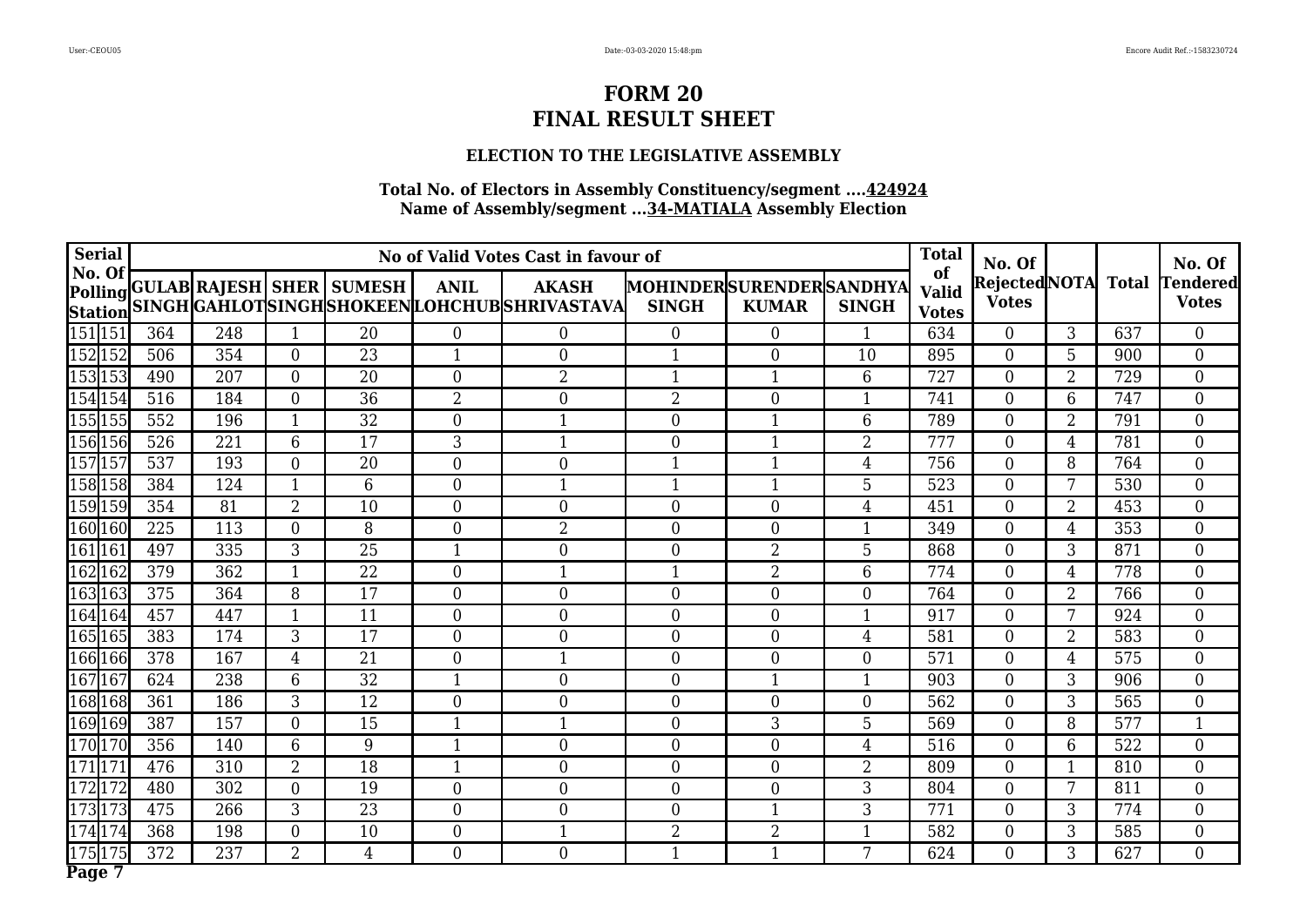## **ELECTION TO THE LEGISLATIVE ASSEMBLY**

| <b>Serial</b>            |     |                  |                |                                  |                  | No of Valid Votes Cast in favour of                            |                                                |                  |                | <b>Total</b>                       | No. Of                             |                 |     | No. Of                   |
|--------------------------|-----|------------------|----------------|----------------------------------|------------------|----------------------------------------------------------------|------------------------------------------------|------------------|----------------|------------------------------------|------------------------------------|-----------------|-----|--------------------------|
| No. Of<br><b>Station</b> |     |                  |                | Polling GULAB RAJESH SHER SUMESH | <b>ANIL</b>      | <b>AKASH</b><br>SINGH GAHLOT SINGH SHOKEEN LOHCHUB SHRIVASTAVA | <b>MOHINDERSURENDERSANDHYA</b><br><b>SINGH</b> | <b>KUMAR</b>     | <b>SINGH</b>   | of<br><b>Valid</b><br><b>Votes</b> | RejectedNOTA Total<br><b>Votes</b> |                 |     | Tendered<br><b>Votes</b> |
| 176176                   | 399 | 226              | 3              | 11                               | $\mathbf{1}$     |                                                                | -1                                             | $\overline{2}$   | $\overline{4}$ | 648                                | $\overline{0}$                     | $\overline{4}$  | 652 | $\overline{0}$           |
| 177177                   | 366 | 163              | $\overline{2}$ | 14                               | $\mathbf{1}$     | $\overline{0}$                                                 | $\theta$                                       | $\overline{0}$   | $\overline{4}$ | 550                                | $\overline{0}$                     | 5               | 555 | $\overline{0}$           |
| 178178                   | 376 | 199              | 3              | 15                               | $\mathbf{1}$     | $\boldsymbol{0}$                                               | $\overline{2}$                                 | $\mathbf{1}$     | $\mathbf{1}$   | 598                                | $\boldsymbol{0}$                   | 3               | 601 | $\boldsymbol{0}$         |
| 179179                   | 335 | 254              | $\mathbf{1}$   | $\overline{22}$                  | $\theta$         | $\mathbf{1}$                                                   | $\theta$                                       | $\mathbf{1}$     | $\overline{2}$ | 616                                | $\overline{0}$                     | 6               | 622 | $\overline{0}$           |
| 180180                   | 436 | 254              | $\overline{0}$ | 18                               | $\theta$         | $\overline{0}$                                                 | $\mathbf{0}$                                   | $\overline{2}$   | 3              | 713                                | $\boldsymbol{0}$                   | 6               | 719 | $\overline{0}$           |
| 181181                   | 471 | 391              | $\overline{4}$ | 39                               | $\mathbf{1}$     | $\overline{0}$                                                 | $\mathbf{1}$                                   | $\boldsymbol{0}$ | $\overline{2}$ | 909                                | $\overline{0}$                     | 5               | 914 | $\boldsymbol{0}$         |
| 182182                   | 413 | 437              | $\mathbf{1}$   | 44                               | $\mathbf{1}$     | $\mathbf{1}$                                                   | $\mathbf{1}$                                   | $\boldsymbol{0}$ | 3              | 901                                | $\overline{0}$                     | $\overline{2}$  | 903 | $\boldsymbol{0}$         |
| 183183                   | 339 | 319              | $\overline{2}$ | 12                               | $\overline{0}$   | $\theta$                                                       | 3                                              | $\overline{0}$   | $\overline{2}$ | 677                                | $\overline{0}$                     | 8               | 685 | $\boldsymbol{0}$         |
| 184184                   | 381 | 349              | $\overline{4}$ | 20                               | $\theta$         | $\mathbf{0}$                                                   | 3                                              | $\overline{2}$   |                | 760                                | $\overline{0}$                     | 6               | 766 | $\boldsymbol{0}$         |
| 185185                   | 374 | 410              | $\overline{2}$ | 8                                | $\overline{0}$   | $\mathbf{0}$                                                   | $\mathbf{1}$                                   | $\overline{0}$   | $\overline{2}$ | 797                                | $\overline{0}$                     | $\overline{4}$  | 801 | $\overline{0}$           |
| 186186                   | 454 | 300              | $\mathbf 1$    | 13                               | $\overline{0}$   | $\overline{0}$                                                 | $\overline{0}$                                 | $\mathbf 1$      | 8              | 777                                | $\overline{0}$                     | 8               | 785 | $\overline{0}$           |
| 187187                   | 450 | $\overline{282}$ | $\overline{2}$ | 8                                |                  | $\theta$                                                       | $\overline{2}$                                 | $\mathbf{1}$     | 5              | 751                                | $\overline{0}$                     | $\overline{7}$  | 758 | $\overline{0}$           |
| 188188                   | 421 | 294              | 4              | 10                               | $\overline{0}$   | $\overline{0}$                                                 | 1                                              | $\overline{0}$   | 3              | 733                                | $\overline{0}$                     | 5               | 738 | $\overline{0}$           |
| 189189                   | 468 | 445              | 3              | 9                                | $\boldsymbol{0}$ | $\boldsymbol{0}$                                               | $\mathbf{1}$                                   | 5                | 6              | 937                                | $\boldsymbol{0}$                   | 11              | 948 | $\boldsymbol{0}$         |
| 190190                   | 307 | 367              | $\overline{4}$ | 11                               | $\mathbf{1}$     | $\boldsymbol{0}$                                               | $\overline{0}$                                 | $\overline{0}$   | $\overline{0}$ | 690                                | $\overline{0}$                     | $\mathbf{1}$    | 691 | $\overline{0}$           |
| 191191                   | 310 | 309              | $\overline{0}$ | $\overline{25}$                  |                  | $\mathbf{0}$                                                   | $\theta$                                       | $\overline{0}$   | $\overline{0}$ | 645                                | $\overline{0}$                     | $6\phantom{1}$  | 651 | $\overline{0}$           |
| 192192                   | 397 | 410              | $\overline{0}$ | 16                               | 1                | $\boldsymbol{0}$                                               | $\mathbf{0}$                                   |                  | $\overline{4}$ | 829                                | $\overline{0}$                     | 3               | 832 | $\boldsymbol{0}$         |
| 193193                   | 265 | 478              | $\overline{2}$ | 10                               | $\boldsymbol{0}$ | $\boldsymbol{0}$                                               | $\overline{2}$                                 | $\boldsymbol{0}$ | $\overline{4}$ | 761                                | $\boldsymbol{0}$                   | $6\phantom{.}6$ | 767 | $\boldsymbol{0}$         |
| 194194                   | 371 | 361              | $\overline{0}$ | 13                               | $\mathbf{1}$     | $\boldsymbol{0}$                                               | 3 <sup>1</sup>                                 | $\boldsymbol{0}$ | 5              | 754                                | $\overline{0}$                     | 3               | 757 | $\overline{0}$           |
| 195195                   | 418 | 275              | $\overline{2}$ | 7                                | $\overline{0}$   | $\mathbf{0}$                                                   | 1                                              | 1                | 1              | 705                                | $\boldsymbol{0}$                   | 3               | 708 | $\boldsymbol{0}$         |
| 196196                   | 323 | 288              | $\mathbf 1$    | 9                                | $\overline{0}$   | $\mathbf{1}$                                                   | $\overline{0}$                                 | 1                | $\overline{2}$ | 625                                | $\overline{0}$                     | $\overline{4}$  | 629 | $\overline{0}$           |
| 197197                   | 462 | 240              | $\overline{4}$ | 27                               | $\mathbf{1}$     | $\boldsymbol{0}$                                               | $\overline{2}$                                 | $\boldsymbol{0}$ | $\overline{2}$ | 738                                | $\boldsymbol{0}$                   | 6               | 744 | $\overline{0}$           |
| 198198                   | 166 | 299              | $\overline{0}$ | 11                               | $\overline{0}$   | $\boldsymbol{0}$                                               | $\overline{4}$                                 | $\overline{2}$   | $\overline{4}$ | 486                                | $\overline{0}$                     | 5               | 491 | $\overline{0}$           |
| 199199                   | 447 | 272              | $\overline{4}$ | 21                               | $\boldsymbol{0}$ | $\boldsymbol{0}$                                               | $\overline{2}$                                 | $\mathbf{1}$     | 3              | 750                                | $\boldsymbol{0}$                   | 8               | 758 | $\boldsymbol{0}$         |
| 200200                   | 396 | 273              | $\overline{2}$ | 20                               | $\mathbf{1}$     | $\overline{0}$                                                 | 14                                             | $\overline{0}$   | 3              | 709                                | $\overline{0}$                     | 8               | 717 | $\overline{0}$           |
| Page 8                   |     |                  |                |                                  |                  |                                                                |                                                |                  |                |                                    |                                    |                 |     |                          |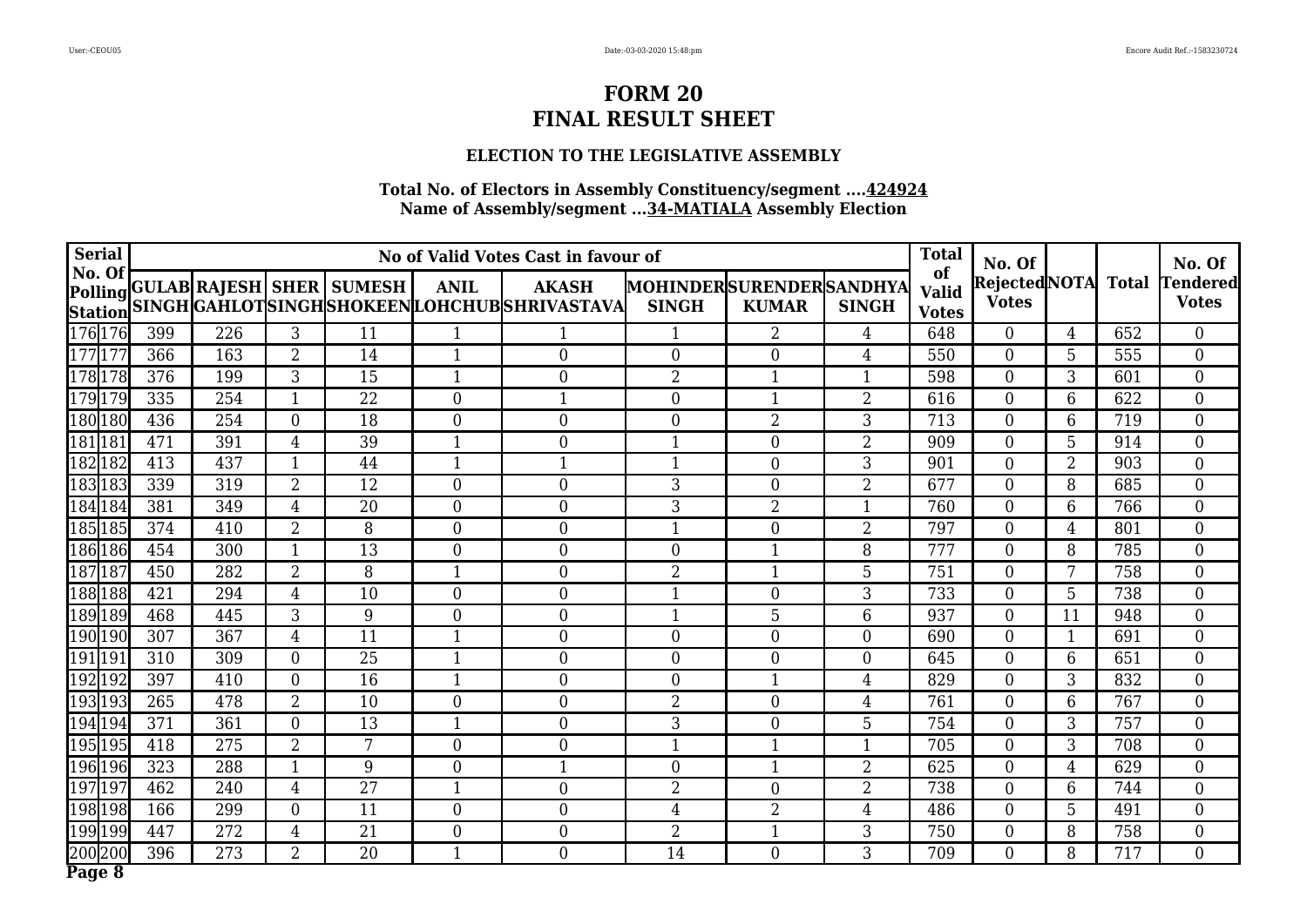## **ELECTION TO THE LEGISLATIVE ASSEMBLY**

| <b>Serial</b>            |     |     |                  |                                  |                  | No of Valid Votes Cast in favour of                            |                                         |                  |                | <b>Total</b>                       | No. Of                             |                  |      | No. Of                          |
|--------------------------|-----|-----|------------------|----------------------------------|------------------|----------------------------------------------------------------|-----------------------------------------|------------------|----------------|------------------------------------|------------------------------------|------------------|------|---------------------------------|
| No. Of<br><b>Station</b> |     |     |                  | Polling GULAB RAJESH SHER SUMESH | <b>ANIL</b>      | <b>AKASH</b><br>SINGH GAHLOT SINGH SHOKEEN LOHCHUB SHRIVASTAVA | MOHINDERSURENDERSANDHYA<br><b>SINGH</b> | <b>KUMAR</b>     | <b>SINGH</b>   | of<br><b>Valid</b><br><b>Votes</b> | RejectedNOTA Total<br><b>Votes</b> |                  |      | <b>Tendered</b><br><b>Votes</b> |
| 201201                   | 283 | 182 | $\overline{2}$   | 9                                | $\mathbf{1}$     | $\overline{0}$                                                 | $\overline{0}$                          |                  | 7              | 485                                | $\overline{0}$                     | 3                | 488  | $\overline{0}$                  |
| 202202                   | 332 | 198 | $\overline{2}$   | 16                               | $\mathbf{1}$     | $\mathbf{0}$                                                   | 7                                       | $\overline{0}$   | 5              | 561                                | $\overline{0}$                     | 3                | 564  | $\overline{0}$                  |
| 203203                   | 349 | 218 | $\overline{4}$   | $1\overline{7}$                  | $\overline{2}$   | $\mathbf{0}$                                                   | 8                                       | $\overline{0}$   | $\overline{4}$ | 602                                | $\boldsymbol{0}$                   | 4                | 606  | $\overline{0}$                  |
| 204204                   | 362 | 206 | 5                | 65                               | $\overline{0}$   | $\mathbf{0}$                                                   | $\mathbf{1}$                            | 1                | 5              | 645                                | $\overline{0}$                     | $\overline{4}$   | 649  | $\overline{0}$                  |
| 205205                   | 404 | 196 | $\mathbf{1}$     | 28                               | $\mathbf{1}$     | $\mathbf{0}$                                                   | 3                                       | 3                | $\overline{4}$ | 640                                | $\overline{0}$                     | 9                | 649  | $\overline{0}$                  |
| 206206                   | 370 | 188 | 6                | 39                               | $\overline{0}$   | $\overline{0}$                                                 | 4                                       | $\mathbf{1}$     | 5              | 613                                | $\overline{0}$                     | 3                | 616  | $\boldsymbol{0}$                |
| 207207                   | 424 | 243 | $\overline{4}$   | 34                               | $\overline{0}$   | $\mathbf{1}$                                                   | $\mathbf{1}$                            | $\mathbf{1}$     | 3              | 711                                | $\overline{0}$                     | $\overline{2}$   | 713  | $\overline{0}$                  |
| 208208                   | 398 | 359 | $\mathbf{1}$     | 65                               | $\overline{2}$   | $\overline{0}$                                                 | 2                                       | $\overline{0}$   | 9              | 836                                | $\overline{0}$                     | 6                | 842  | $\boldsymbol{0}$                |
| 209209                   | 411 | 440 | $\mathbf 1$      | 103                              | 3                | $\overline{2}$                                                 | $\overline{0}$                          | 1                | $\overline{2}$ | 963                                | $\overline{0}$                     |                  | 970  | $\boldsymbol{0}$                |
| 210210                   | 429 | 370 | $\mathbf{1}$     | 44                               | $\overline{3}$   | $\overline{0}$                                                 | $\overline{0}$                          | $\overline{4}$   | $\overline{0}$ | 851                                | $\overline{0}$                     | 6                | 857  | $\overline{0}$                  |
| 211211                   | 345 | 307 | 4                | 18                               | 1                | $\overline{0}$                                                 | $\overline{0}$                          | $\mathbf 1$      | $\overline{2}$ | 678                                | $\overline{0}$                     | 3                | 681  | $\overline{0}$                  |
| 212212                   | 311 | 288 | $\overline{2}$   | $\overline{25}$                  | $\theta$         | $\mathbf{1}$                                                   | $\theta$                                | 3                | $\overline{2}$ | $\overline{632}$                   | $\overline{0}$                     | $\overline{2}$   | 634  | $\overline{0}$                  |
| 213213                   | 386 | 346 | 3                | 87                               | $\theta$         | $\mathbf{1}$                                                   | 1                                       | 1                | $\overline{4}$ | 829                                | $\overline{0}$                     | $\overline{4}$   | 833  | $\boldsymbol{0}$                |
| 214214                   | 404 | 350 | 7                | 42                               | 3                | $\mathbf{1}$                                                   | $\mathbf{1}$                            | $\overline{0}$   | $\overline{4}$ | 812                                | $\boldsymbol{0}$                   | $\overline{4}$   | 816  | $\overline{0}$                  |
| 215215                   | 408 | 311 | $\mathbf{1}$     | 51                               | $\mathbf{1}$     | $\mathbf{0}$                                                   | 1                                       | $\boldsymbol{0}$ | 6              | 779                                | $\boldsymbol{0}$                   | 3                | 782  | $\overline{0}$                  |
| 216216                   | 335 | 334 | $\overline{2}$   | 5                                | $\overline{0}$   | $\mathbf{1}$                                                   | $\theta$                                |                  | $\overline{2}$ | 680                                | $\overline{0}$                     | $\overline{2}$   | 682  | $\overline{0}$                  |
| 217217                   | 340 | 319 | -1               | 11                               | $\mathbf{1}$     | $\mathbf{0}$                                                   | $\overline{0}$                          | $\overline{0}$   | 2              | 674                                | $\overline{0}$                     | $\overline{2}$   | 676  | $\overline{0}$                  |
| 218218                   | 496 | 418 | 3                | 16                               | $\boldsymbol{0}$ | $\mathbf{0}$                                                   | $\mathbf{1}$                            | 1                | 3              | 938                                | $\boldsymbol{0}$                   | 1                | 939  | $\overline{0}$                  |
| 219219                   | 300 | 215 | $\mathbf{1}$     | 12                               | $\overline{0}$   | $\boldsymbol{0}$                                               | 1                                       | 12               | 7              | 548                                | $\overline{0}$                     | $\overline{0}$   | 548  | $\overline{0}$                  |
| 220220                   | 457 | 531 | $\boldsymbol{0}$ | 18                               | $\overline{0}$   | $\mathbf{0}$                                                   | 1                                       | 3                | 5              | 1015                               | $\boldsymbol{0}$                   | $5\phantom{.}$   | 1020 | $\overline{0}$                  |
| 221221                   | 421 | 268 | 3                | 8                                | $\overline{0}$   | $\boldsymbol{0}$                                               | $\mathbf{1}$                            | 1                | 1              | 703                                | $\overline{0}$                     | $5\phantom{.}$   | 708  | $\overline{0}$                  |
| 222222                   | 431 | 406 | 6                | 15                               | $\boldsymbol{0}$ | $\boldsymbol{0}$                                               | $\overline{0}$                          | $\mathbf{1}$     | 3              | 862                                | $\boldsymbol{0}$                   | 1                | 863  | $\boldsymbol{0}$                |
| 223223                   | 268 | 322 | $\mathbf{1}$     | 20                               | $\mathbf{1}$     | $\mathbf{0}$                                                   | $\overline{0}$                          | $\overline{0}$   | 3              | 615                                | $\overline{0}$                     | $\mathbf{1}$     | 616  | $\overline{0}$                  |
| 224224                   | 385 | 282 | $\overline{2}$   | 15                               | $\mathbf{1}$     | $\boldsymbol{0}$                                               | $\overline{0}$                          | $\boldsymbol{0}$ |                | 686                                | $\boldsymbol{0}$                   | $\boldsymbol{0}$ | 686  | $\overline{0}$                  |
| 225225                   | 482 | 337 | $\mathbf{1}$     | 37                               | $\overline{2}$   | $\mathbf{1}$                                                   | $\overline{0}$                          | $\mathbf{1}$     | $\overline{4}$ | 865                                | $\overline{0}$                     | 7                | 872  | $\overline{0}$                  |
| Page 9                   |     |     |                  |                                  |                  |                                                                |                                         |                  |                |                                    |                                    |                  |      |                                 |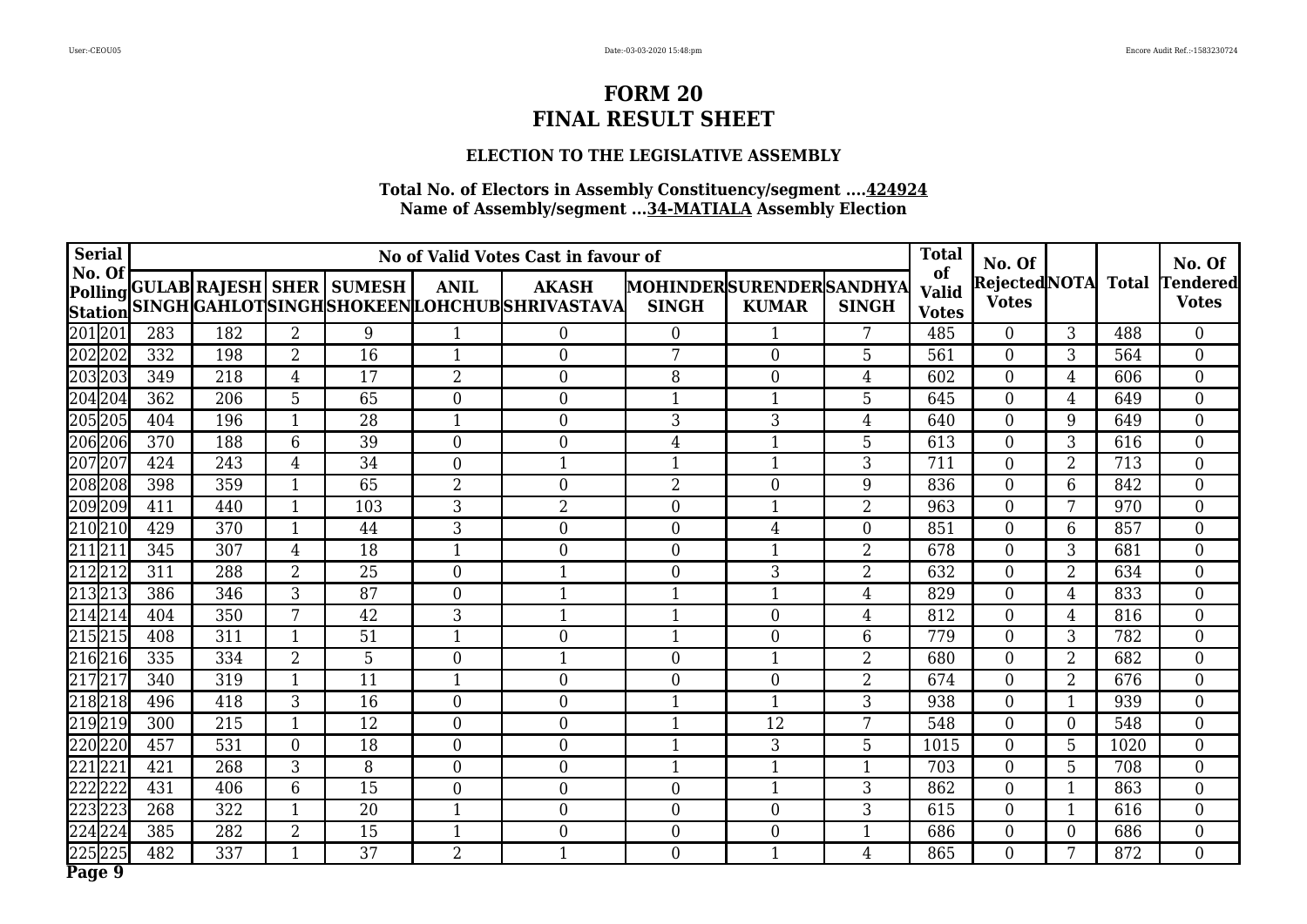## **ELECTION TO THE LEGISLATIVE ASSEMBLY**

| <b>Serial</b>            |     |     |                |                                  |                  | No of Valid Votes Cast in favour of                           |                                         |                  |                | <b>Total</b>                       | No. Of                       |                |              | No. Of                          |
|--------------------------|-----|-----|----------------|----------------------------------|------------------|---------------------------------------------------------------|-----------------------------------------|------------------|----------------|------------------------------------|------------------------------|----------------|--------------|---------------------------------|
| No. Of<br><b>Station</b> |     |     |                | Polling GULAB RAJESH SHER SUMESH | <b>ANIL</b>      | <b>AKASH</b><br>SINGH GAHLOTSINGH SHOKEEN LOHCHUB SHRIVASTAVA | MOHINDERSURENDERSANDHYA<br><b>SINGH</b> | <b>KUMAR</b>     | <b>SINGH</b>   | of<br><b>Valid</b><br><b>Votes</b> | RejectedNOTA<br><b>Votes</b> |                | <b>Total</b> | <b>Tendered</b><br><b>Votes</b> |
| 226226                   | 426 | 76  | $\overline{2}$ | 129                              | $\overline{0}$   |                                                               | $\overline{0}$                          |                  | 3              | 638                                | $\overline{0}$               | $\mathbf{1}$   | 639          | $\overline{0}$                  |
| 227227                   | 529 | 239 | $\mathbf{1}$   | 53                               | $\overline{0}$   | $\boldsymbol{0}$                                              | $\overline{0}$                          | 4                | 5              | 831                                | $\overline{0}$               | $\overline{4}$ | 835          | $\boldsymbol{0}$                |
| 228228                   | 482 | 173 | 3              | 53                               | $\boldsymbol{0}$ | $\boldsymbol{0}$                                              | $\overline{0}$                          | $\overline{2}$   | 5              | 718                                | $\boldsymbol{0}$             | 3              | 721          | $\boldsymbol{0}$                |
| 229229                   | 560 | 242 | $\overline{0}$ | 41                               | 3                | $\mathbf{0}$                                                  | $\overline{2}$                          | 11               | $\overline{4}$ | 863                                | $\overline{0}$               | 12             | 875          | $\overline{0}$                  |
| 230230                   | 390 | 55  | $\overline{2}$ | 45                               | $\overline{2}$   | $\mathbf{0}$                                                  | $\overline{0}$                          | 3                | 7              | 504                                | $\boldsymbol{0}$             | 4              | 508          | $\boldsymbol{0}$                |
| 231231                   | 335 | 91  | 5              | 41                               | $\mathbf{1}$     | $\mathbf{1}$                                                  | $\overline{0}$                          | $\overline{2}$   | 3              | 479                                | $\overline{0}$               | $\overline{0}$ | 479          | $\boldsymbol{0}$                |
| 232232                   | 287 | 226 | $\theta$       | 8                                | $\theta$         | $\mathbf{0}$                                                  | $\overline{0}$                          | 1                | $\mathbf{1}$   | 523                                | $\overline{0}$               |                | 524          | $\boldsymbol{0}$                |
| 233233                   | 400 | 172 | $\overline{2}$ | $\overline{34}$                  | $\theta$         | $\theta$                                                      | $\theta$                                | $\overline{4}$   | 3              | 615                                | $\overline{0}$               | 3              | 618          | $\overline{0}$                  |
| 234234                   | 345 | 292 | $\overline{3}$ | 13                               | $\theta$         | $\mathbf 1$                                                   | $\overline{0}$                          | 1                | $\overline{2}$ | 657                                | $\overline{0}$               | 4              | 661          | $\boldsymbol{0}$                |
| 235235                   | 370 | 349 | $\overline{2}$ | 16                               | $\mathbf{1}$     | $\overline{0}$                                                | $\overline{0}$                          | $\mathbf{1}$     | $\overline{2}$ | 741                                | $\overline{0}$               | $\overline{2}$ | 743          | $\boldsymbol{0}$                |
| 236236                   | 460 | 369 | 3              | 13                               | $\Omega$         | $\overline{2}$                                                | $\overline{2}$                          | 1                | 3              | 853                                | $\overline{0}$               | $\overline{2}$ | 855          | $\boldsymbol{0}$                |
| 237237                   | 405 | 333 | 3              | $\overline{20}$                  | $\overline{2}$   | $\mathbf{1}$                                                  | 1                                       | $\overline{0}$   | 8              | 773                                | $\overline{0}$               | $\overline{0}$ | 773          | $\overline{0}$                  |
| 238238                   | 305 | 280 | $\mathbf{0}$   | 10                               |                  | $\overline{2}$                                                | $\overline{0}$                          | $\overline{0}$   | 3              | 601                                | $\overline{0}$               | 3              | 604          | $\boldsymbol{0}$                |
| 239239                   | 467 | 374 | $\overline{2}$ | 12                               | $\mathbf{1}$     | $\boldsymbol{0}$                                              | $\boldsymbol{0}$                        | $\overline{2}$   | 3              | 861                                | $\boldsymbol{0}$             | 5              | 866          | $\boldsymbol{0}$                |
| 240240                   | 503 | 385 | $\mathbf{1}$   | 12                               | $\boldsymbol{0}$ | $\boldsymbol{0}$                                              | $\boldsymbol{0}$                        | $\boldsymbol{0}$ | 9              | 910                                | $\boldsymbol{0}$             | $6\phantom{1}$ | 916          | $\boldsymbol{0}$                |
| 241241                   | 189 | 95  | $\mathbf{0}$   | 9                                | $\mathbf{1}$     | $\mathbf{0}$                                                  | $\overline{0}$                          | $\boldsymbol{0}$ | 3              | 297                                | $\overline{0}$               | $\overline{2}$ | 299          | $\boldsymbol{0}$                |
| 242242                   | 558 | 228 | 7              | 8                                | $\overline{0}$   | 1                                                             | 1                                       | $\overline{2}$   | $\overline{2}$ | 807                                | $\overline{0}$               | $\overline{4}$ | 811          | $\overline{0}$                  |
| 243243                   | 388 | 390 | 3              | 14                               | $\mathbf{1}$     | $\mathbf{0}$                                                  | $\overline{0}$                          | $\overline{4}$   | $\mathbf{1}$   | 801                                | $\boldsymbol{0}$             | 3              | 804          | $\overline{0}$                  |
| 244244                   | 372 | 509 | $\overline{2}$ | 6                                | $\overline{0}$   | $\mathbf{0}$                                                  | $\overline{0}$                          | $\overline{0}$   | $\theta$       | 889                                | $\overline{0}$               | $\overline{2}$ | 891          | $\overline{0}$                  |
| 245245                   | 384 | 383 | 10             | 8                                | $\overline{2}$   | $\mathbf{0}$                                                  | $\overline{0}$                          | 1                | 3              | 791                                | $\overline{0}$               | 6              | 797          | $\overline{0}$                  |
| 246246                   | 277 | 358 | 3              | 9                                | $\mathbf{1}$     | $\boldsymbol{0}$                                              | $\overline{0}$                          | 1                | 2              | 651                                | $\overline{0}$               | $\overline{4}$ | 655          | $\overline{0}$                  |
| 247247                   | 281 | 375 | $\overline{2}$ | $\overline{5}$                   | $\boldsymbol{0}$ | $\boldsymbol{0}$                                              | $\mathbf{1}$                            | 1                | $\mathbf{1}$   | 666                                | $\overline{0}$               | 1              | 667          | $\boldsymbol{0}$                |
| 248248                   | 147 | 266 | 7              | $\overline{4}$                   | $\overline{0}$   | $\mathbf{0}$                                                  | $\overline{0}$                          | $\overline{0}$   | $\overline{4}$ | 428                                | $\overline{0}$               | 2              | 430          | $\overline{0}$                  |
| 249249                   | 432 | 308 | 3              | 26                               | $\mathbf{1}$     | $\boldsymbol{0}$                                              | $\overline{0}$                          | 1                | 8              | 779                                | $\boldsymbol{0}$             | $\overline{4}$ | 783          | $\overline{0}$                  |
| 250250                   | 263 | 188 | $\overline{0}$ | 11                               | $\mathbf{1}$     | $\boldsymbol{0}$                                              | $\mathbf{1}$                            | $\mathbf{1}$     | $\mathbf{1}$   | 466                                | $\boldsymbol{0}$             | $\mathbf{1}$   | 467          | $\overline{0}$                  |
| Page 10                  |     |     |                |                                  |                  |                                                               |                                         |                  |                |                                    |                              |                |              |                                 |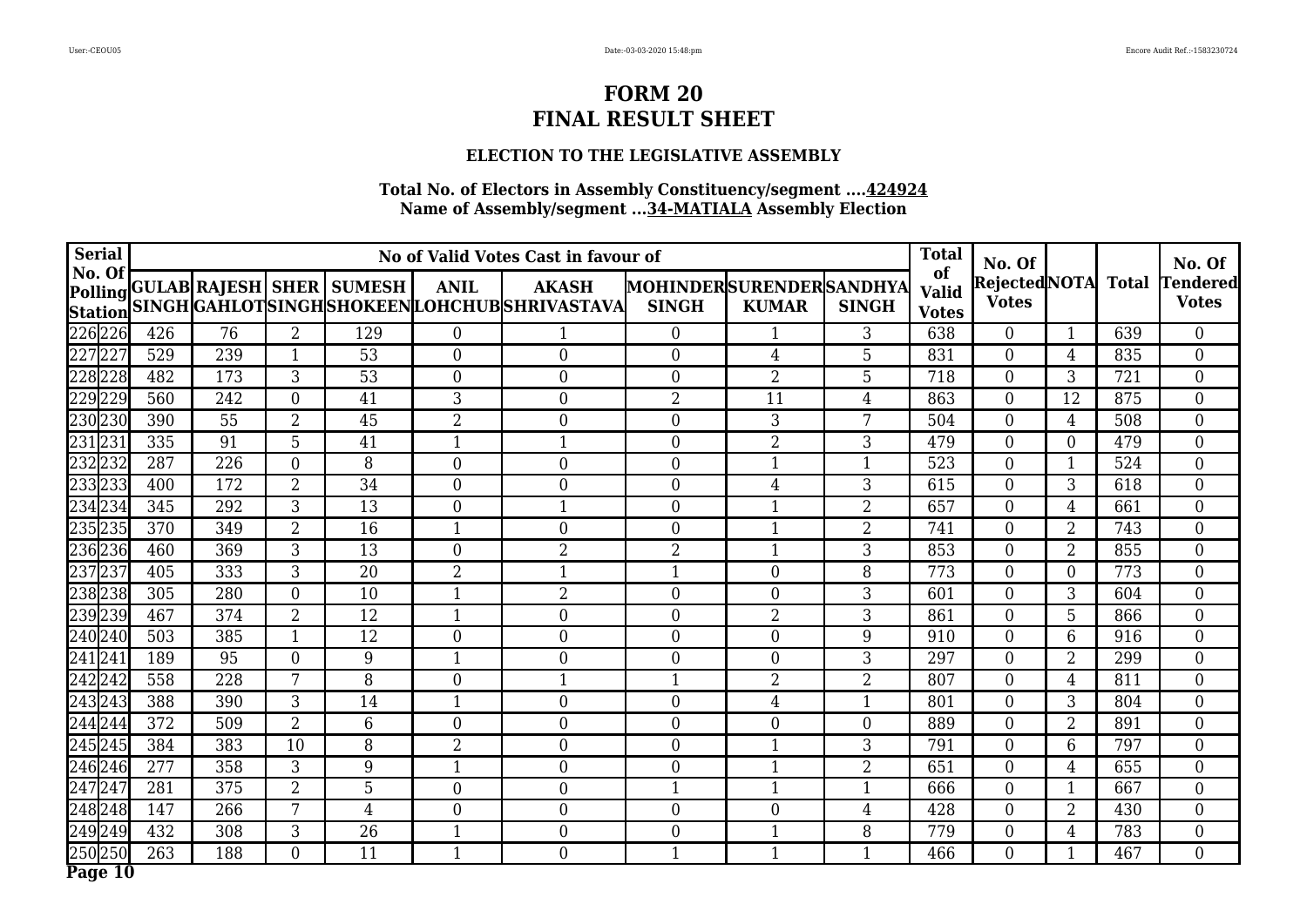## **ELECTION TO THE LEGISLATIVE ASSEMBLY**

| <b>Serial</b>            |     |     |                |                                  |                  | No of Valid Votes Cast in favour of                            |                                         |                  |                | <b>Total</b>                       | No. Of                        |                |              | No. Of                          |
|--------------------------|-----|-----|----------------|----------------------------------|------------------|----------------------------------------------------------------|-----------------------------------------|------------------|----------------|------------------------------------|-------------------------------|----------------|--------------|---------------------------------|
| No. Of<br><b>Station</b> |     |     |                | Polling GULAB RAJESH SHER SUMESH | <b>ANIL</b>      | <b>AKASH</b><br>SINGH GAHLOT SINGH SHOKEEN LOHCHUB SHRIVASTAVA | MOHINDERSURENDERSANDHYA<br><b>SINGH</b> | <b>KUMAR</b>     | <b>SINGH</b>   | of<br><b>Valid</b><br><b>Votes</b> | Rejected NOTA<br><b>Votes</b> |                | <b>Total</b> | <b>Tendered</b><br><b>Votes</b> |
| 251251                   | 496 | 450 | $\mathbf 1$    | $\overline{4}$                   | $\overline{0}$   | $\overline{0}$                                                 | $\overline{0}$                          |                  | $\overline{4}$ | 956                                | $\overline{0}$                | $\overline{4}$ | 960          | $\overline{0}$                  |
| 252252                   | 431 | 314 | $\overline{4}$ | 20                               | $\overline{0}$   | $\boldsymbol{0}$                                               | $\overline{0}$                          | $\overline{0}$   | 5              | 774                                | $\overline{0}$                | 9              | 783          | $\overline{0}$                  |
| 253253                   | 497 | 232 | $\mathbf{1}$   | 15                               | $\mathbf{1}$     | $\boldsymbol{0}$                                               | $\overline{0}$                          | $\mathbf{1}$     | $\overline{2}$ | 749                                | $\boldsymbol{0}$              | $\overline{2}$ | 751          | $\boldsymbol{0}$                |
| 254254                   | 309 | 297 | $\overline{4}$ | 25                               | $\mathbf{1}$     | $\mathbf{1}$                                                   | $\theta$                                | 11               | $\mathbf{1}$   | 649                                | $\overline{0}$                | $\overline{4}$ | 653          | $\overline{0}$                  |
| 255255                   | 191 | 445 | $\mathbf 1$    | 15                               | $\overline{2}$   | $\boldsymbol{0}$                                               | $\overline{0}$                          | 1                |                | 656                                | $\overline{0}$                | 3              | 659          | $\boldsymbol{0}$                |
| 256256                   | 478 | 550 | $\overline{4}$ | 14                               | $\overline{0}$   | $\mathbf{1}$                                                   | $\mathbf{0}$                            | $\mathbf{1}$     | 3              | 1051                               | $\overline{0}$                | 3              | 1054         | $\overline{0}$                  |
| 257257                   | 500 | 174 | $\theta$       | 12                               | $\theta$         | $\overline{0}$                                                 | 1                                       | $\mathbf{1}$     | 5              | 693                                | $\overline{0}$                | 7              | 700          | $\overline{0}$                  |
| 258258                   | 680 | 330 | 3              | $\overline{42}$                  | $\overline{2}$   | $\theta$                                                       | $\theta$                                | $\overline{2}$   | 3              | 1062                               | $\overline{0}$                | 10             | 1072         | $\overline{0}$                  |
| 259259                   | 552 | 121 | $\mathbf 1$    | 15                               | $\theta$         | $\mathbf 1$                                                    | 4                                       | $\overline{0}$   | 7              | 701                                | $\overline{0}$                | 5              | 706          | $\overline{0}$                  |
| 260260                   | 250 | 216 | $\mathbf 1$    | 15                               | $\overline{0}$   | $\mathbf{1}$                                                   | $\overline{0}$                          | $\mathbf 1$      | 3              | 487                                | $\overline{0}$                | 7              | 494          | $\boldsymbol{0}$                |
| 261261                   | 315 | 397 | $\overline{2}$ | 5                                | $\overline{0}$   | $\overline{0}$                                                 | $\overline{0}$                          | $\overline{0}$   |                | 720                                | 0                             | 5              | 725          | $\overline{0}$                  |
| 262262                   | 468 | 329 | $\mathbf 1$    | 17                               | $\theta$         | $\mathbf 1$                                                    | $\mathbf 1$                             | $\overline{0}$   | 4              | 821                                | $\overline{0}$                | 3              | 824          | $\overline{0}$                  |
| 263263                   | 453 | 281 | $\overline{2}$ | 9                                | $\Omega$         | 3                                                              | $\overline{0}$                          |                  | 4              | 753                                | 0                             | 6              | 759          | $\boldsymbol{0}$                |
| 264264                   | 367 | 224 | 3              | 9                                | $\boldsymbol{0}$ | $\mathbf{1}$                                                   | $\boldsymbol{0}$                        | $\mathbf{1}$     |                | 606                                | $\boldsymbol{0}$              | $\overline{4}$ | 610          | $\boldsymbol{0}$                |
| 265265                   | 403 | 295 | $\overline{2}$ | 10                               | $\mathbf{1}$     | $\overline{4}$                                                 | $\boldsymbol{0}$                        | $\boldsymbol{0}$ | 1              | 716                                | $\boldsymbol{0}$              | $\mathbf{1}$   | 717          | $\overline{0}$                  |
| 266266                   | 503 | 338 | $\overline{2}$ | 17                               | $\mathbf{1}$     | $\mathbf{0}$                                                   | $\mathbf{1}$                            | $\overline{2}$   | 15             | 879                                | $\overline{0}$                | 6              | 885          | $\boldsymbol{0}$                |
| 267267                   | 455 | 364 | $\overline{0}$ | 10                               | 1                | $\boldsymbol{0}$                                               | $\overline{2}$                          | $\overline{0}$   |                | 833                                | $\overline{0}$                | 8              | 841          | $\boldsymbol{0}$                |
| 268268                   | 379 | 355 | $\overline{2}$ | 12                               | $\boldsymbol{0}$ | $\overline{2}$                                                 | 1                                       | $\boldsymbol{0}$ |                | 752                                | $\boldsymbol{0}$              | 5              | 757          | $\overline{0}$                  |
| 269269                   | 484 | 310 | $\mathbf{1}$   | 11                               | 3                | $\mathbf{1}$                                                   | $\overline{0}$                          | $\boldsymbol{0}$ | $\overline{4}$ | 814                                | $\overline{0}$                | 9              | 823          | $\overline{0}$                  |
| 270270                   | 468 | 310 | $\overline{2}$ | 7                                | $\mathbf{1}$     | $\boldsymbol{0}$                                               | $\mathbf{0}$                            | $\mathbf{1}$     | $\overline{0}$ | 789                                | $\boldsymbol{0}$              | 11             | 800          | $\boldsymbol{0}$                |
| 271271                   | 705 | 348 | $\mathbf 1$    | 11                               | $\overline{0}$   | $\overline{2}$                                                 | $\overline{0}$                          | $\overline{0}$   | 3              | 1070                               | $\overline{0}$                | 6              | 1076         | $\overline{0}$                  |
| 272272                   | 528 | 289 | $\overline{3}$ | $\overline{3}$                   | $\overline{0}$   | $\mathbf{1}$                                                   | $\overline{0}$                          | $\overline{2}$   | 5              | 831                                | $\boldsymbol{0}$              | 3              | 834          | $\overline{0}$                  |
| 273273                   | 531 | 274 | $\mathbf{1}$   | 10                               | $\mathbf{1}$     | $\mathbf{0}$                                                   | $\mathbf{1}$                            | $\overline{2}$   | 3              | 823                                | $\overline{0}$                | 6              | 829          | $\overline{0}$                  |
| 274274                   | 546 | 286 | $\mathbf{0}$   | 10                               | $\boldsymbol{0}$ | 1                                                              | $\theta$                                | $\overline{2}$   | 6              | 851                                | $\boldsymbol{0}$              | 6              | 857          | $\boldsymbol{0}$                |
| 275275                   | 354 | 272 | $\overline{0}$ | 10                               | $\overline{0}$   | $\overline{0}$                                                 | $\overline{0}$                          | $\mathbf{1}$     | $\mathbf{1}$   | 638                                | $\overline{0}$                | $\mathbf{1}$   | 639          | $\overline{0}$                  |
| Page 11                  |     |     |                |                                  |                  |                                                                |                                         |                  |                |                                    |                               |                |              |                                 |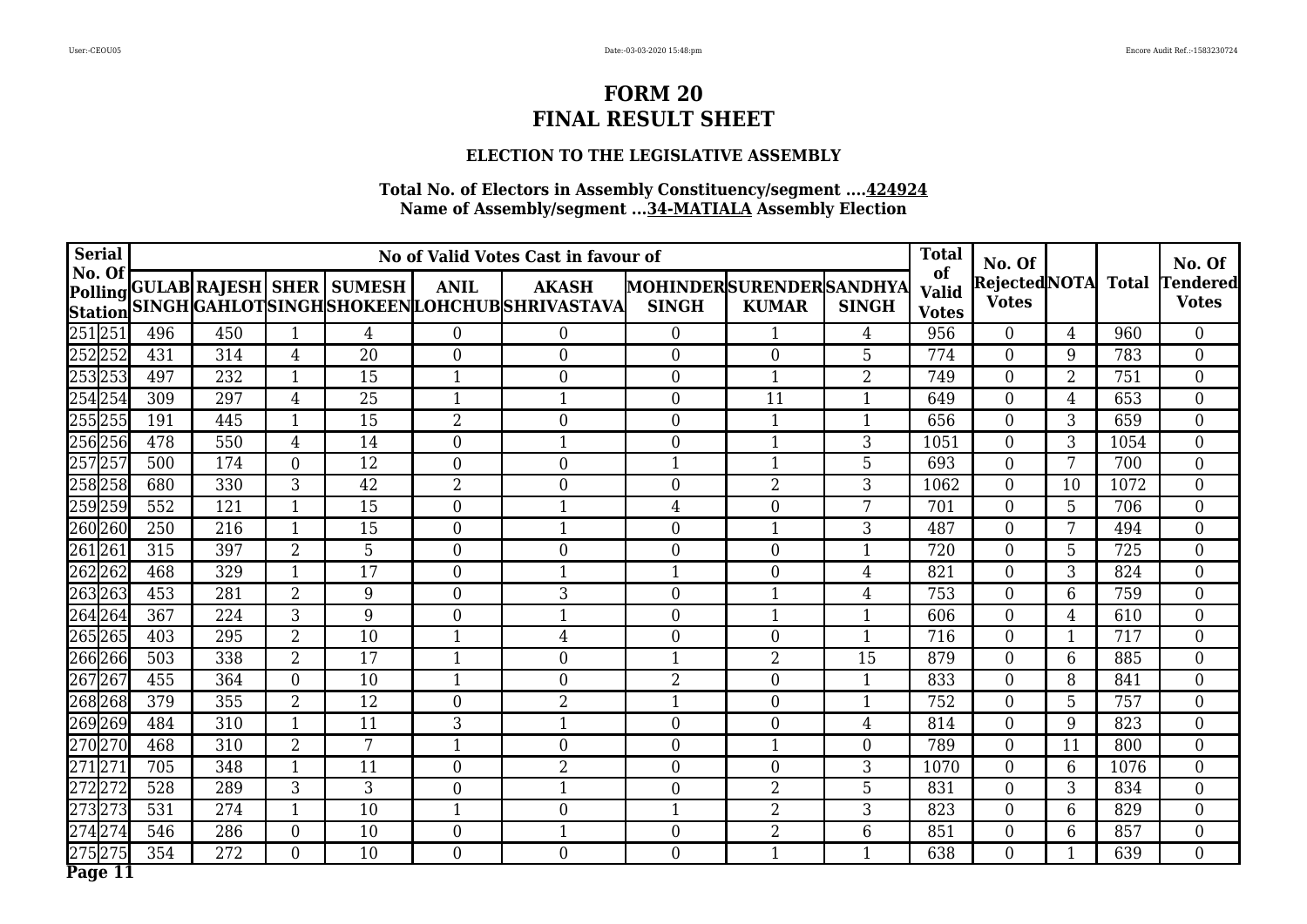### **ELECTION TO THE LEGISLATIVE ASSEMBLY**

| <b>Serial</b>            |                  |     |                  |                                  |                  | No of Valid Votes Cast in favour of                            |                                         |                  |                | <b>Total</b>                       | No. Of                       |                 |              | No. Of                          |
|--------------------------|------------------|-----|------------------|----------------------------------|------------------|----------------------------------------------------------------|-----------------------------------------|------------------|----------------|------------------------------------|------------------------------|-----------------|--------------|---------------------------------|
| No. Of<br><b>Station</b> |                  |     |                  | Polling GULAB RAJESH SHER SUMESH | <b>ANIL</b>      | <b>AKASH</b><br>SINGH GAHLOT SINGH SHOKEEN LOHCHUB SHRIVASTAVA | MOHINDERSURENDERSANDHYA<br><b>SINGH</b> | <b>KUMAR</b>     | <b>SINGH</b>   | of<br><b>Valid</b><br><b>Votes</b> | RejectedNOTA<br><b>Votes</b> |                 | <b>Total</b> | <b>Tendered</b><br><b>Votes</b> |
| 276276                   | 379              | 256 | $\mathbf{0}$     | 9                                | $\mathbf{1}$     |                                                                | $\overline{0}$                          | 0                | $\mathbf{1}$   | 647                                | $\overline{0}$               | 3               | 650          | $\overline{0}$                  |
| 277277                   | 509              | 414 | $\overline{2}$   | 3                                | $\mathbf{1}$     | $\overline{4}$                                                 | $\overline{0}$                          | $\mathbf{1}$     | $\overline{4}$ | 938                                | $\overline{0}$               | 3               | 941          | $\overline{0}$                  |
| 278278                   | 547              | 257 | $\mathbf{1}$     | 13                               | $\mathbf{1}$     | 3                                                              | $\overline{0}$                          | $\mathbf{1}$     | 7              | 830                                | $\boldsymbol{0}$             | 3               | 833          | $\boldsymbol{0}$                |
| 279279                   | 476              | 317 | $\mathbf{1}$     | 17                               | $\theta$         | $\mathbf{0}$                                                   | $\mathbf{1}$                            | 3                | $\overline{4}$ | 819                                | $\overline{0}$               | 7               | 826          | $\overline{0}$                  |
| 280280                   | 554              | 354 | $\overline{2}$   | 17                               | $\overline{0}$   | $\mathbf{0}$                                                   | $\mathbf 1$                             | $\boldsymbol{0}$ | 3              | 931                                | $\boldsymbol{0}$             | 5               | 936          | $\boldsymbol{0}$                |
| 281281                   | 495              | 319 | $\mathbf{1}$     | 10                               | $\overline{0}$   | $\mathbf{1}$                                                   | $\overline{0}$                          | $\overline{0}$   | $\overline{4}$ | 830                                | $\overline{0}$               | 6               | 836          | $\boldsymbol{0}$                |
| 282282                   | 314              | 232 | $\overline{2}$   | 9                                | $\mathbf{1}$     | $\mathbf{0}$                                                   | $\overline{0}$                          | 1                | $\overline{2}$ | 561                                | $\overline{0}$               | 4               | 565          | $\boldsymbol{0}$                |
| 283283                   | $\overline{572}$ | 388 | $\theta$         | $\overline{13}$                  | $\overline{0}$   | $\overline{2}$                                                 | $\theta$                                | $\overline{0}$   | 5              | 980                                | $\overline{0}$               | 5               | 985          | $\overline{0}$                  |
| 284284                   | 282              | 338 | $\theta$         | $\overline{25}$                  | $\theta$         | $\overline{0}$                                                 | 1                                       | $\overline{0}$   |                | 647                                | $\overline{0}$               | 3               | 650          | $\boldsymbol{0}$                |
| 285285                   | 410              | 326 | 5                | 34                               | $\overline{0}$   | $\overline{0}$                                                 | $\mathbf{1}$                            | 1                | $\overline{2}$ | 779                                | $\overline{0}$               | 5               | 784          | $\boldsymbol{0}$                |
| 286286                   | 260              | 282 | $\overline{2}$   | 9                                | $\Omega$         | $\mathbf{0}$                                                   | $\overline{0}$                          | 1                |                | 555                                | $\overline{0}$               | 3               | 558          | $\boldsymbol{0}$                |
| 287287                   | 309              | 346 | $\overline{2}$   | 14                               | $\theta$         | $\mathbf 1$                                                    | $\theta$                                | $\overline{0}$   | $\overline{2}$ | 674                                | $\overline{0}$               | $\overline{4}$  | 678          | $\overline{0}$                  |
| 288288                   | 259              | 288 | $\theta$         | 13                               | $\Omega$         | $\mathbf{0}$                                                   | $\overline{0}$                          | $\overline{0}$   | $\Omega$       | 560                                | $\overline{0}$               | 8               | 568          | $\boldsymbol{0}$                |
| 289289                   | 353              | 372 | $\overline{2}$   | 26                               | $\boldsymbol{0}$ | $\boldsymbol{0}$                                               | $\overline{0}$                          | $\boldsymbol{0}$ | $\mathbf 1$    | 754                                | $\boldsymbol{0}$             | $\overline{2}$  | 756          | $\boldsymbol{0}$                |
| 290290                   | 277              | 396 | $\mathbf{1}$     | 25                               | $\boldsymbol{0}$ | $\mathbf{1}$                                                   | $\boldsymbol{0}$                        | $\boldsymbol{0}$ | $\mathbf{1}$   | 701                                | $\boldsymbol{0}$             | 7               | 708          | $\boldsymbol{0}$                |
| 291 291                  | 388              | 491 | $\mathbf{1}$     | 23                               | $\overline{0}$   | $\mathbf{0}$                                                   | $\overline{0}$                          | $\boldsymbol{0}$ | $\overline{2}$ | 905                                | $\overline{0}$               | $7\overline{ }$ | 912          | $\boldsymbol{0}$                |
| 292292                   | 310              | 428 | $\overline{2}$   | 13                               | $\overline{0}$   | $\mathbf{0}$                                                   | $\overline{0}$                          | $\overline{0}$   | $\overline{0}$ | 753                                | $\overline{0}$               | $\overline{4}$  | 757          | $\overline{0}$                  |
| 293293                   | 314              | 474 | $\boldsymbol{0}$ | 20                               | $\overline{2}$   | $\mathbf{0}$                                                   | $\mathbf{1}$                            | $\boldsymbol{0}$ | $\mathbf{1}$   | 812                                | $\overline{0}$               | 6               | 818          | $\overline{0}$                  |
| 294294                   | 255              | 394 | $\mathbf{0}$     | 19                               | $\overline{0}$   | $\mathbf{0}$                                                   | 1                                       | 1                | $\theta$       | 670                                | $\overline{0}$               | 3               | 673          | $\overline{0}$                  |
| 295295                   | 323              | 336 | $\mathbf{0}$     | $\overline{20}$                  | $\overline{0}$   | $\mathbf{0}$                                                   | $\mathbf{1}$                            | $\overline{0}$   | $\overline{0}$ | 680                                | $\boldsymbol{0}$             | $\overline{4}$  | 684          | $\overline{0}$                  |
| 296296                   | 264              | 401 | 3                | 18                               | $\overline{0}$   | $\boldsymbol{0}$                                               | $\mathbf{1}$                            | $\overline{0}$   | 3              | 690                                | $\overline{0}$               | 6               | 696          | $\overline{0}$                  |
| 297297                   | 281              | 448 | $\overline{3}$   | 14                               | $\boldsymbol{0}$ | $\mathbf{0}$                                                   | $\overline{0}$                          | $\boldsymbol{0}$ | $\overline{0}$ | 746                                | $\overline{0}$               | 9               | 755          | $\boldsymbol{0}$                |
| 298298                   | 367              | 484 | 3                | 17                               | $\overline{0}$   | $\mathbf{0}$                                                   | $\overline{0}$                          | $\overline{0}$   | 1              | 872                                | $\overline{0}$               | $5\overline{)}$ | 877          | $\overline{0}$                  |
| 299299                   | 284              | 338 | $\mathbf{1}$     | 18                               | $\boldsymbol{0}$ | 1                                                              | $\overline{0}$                          | $\boldsymbol{0}$ |                | 643                                | $\boldsymbol{0}$             | 3               | 646          | $\overline{0}$                  |
| 300300                   | 301              | 417 | $\mathbf{1}$     | 22                               | $\boldsymbol{0}$ | $\boldsymbol{0}$                                               | $\overline{0}$                          | $\overline{0}$   | $\overline{0}$ | 741                                | $\overline{0}$               | $\mathbf{1}$    | 742          | $\overline{0}$                  |
| Page 12                  |                  |     |                  |                                  |                  |                                                                |                                         |                  |                |                                    |                              |                 |              |                                 |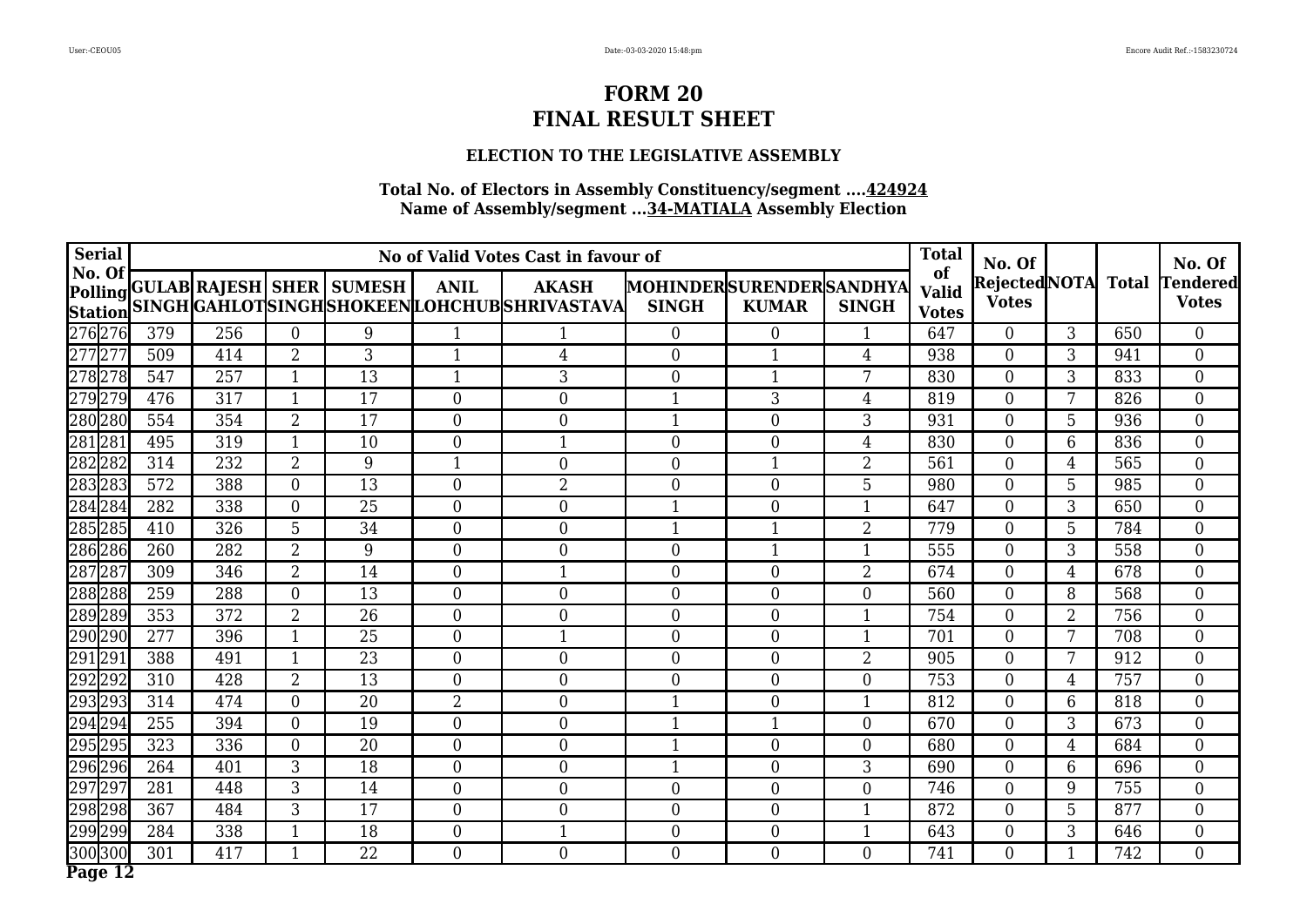## **ELECTION TO THE LEGISLATIVE ASSEMBLY**

| <b>Serial</b>            | No of Valid Votes Cast in favour of |     |                |                                  |                  |                                                                |                                                |                  |                  |                                    | <b>Total</b><br>No. Of        |                 |              | No. Of                          |
|--------------------------|-------------------------------------|-----|----------------|----------------------------------|------------------|----------------------------------------------------------------|------------------------------------------------|------------------|------------------|------------------------------------|-------------------------------|-----------------|--------------|---------------------------------|
| No. Of<br><b>Station</b> |                                     |     |                | Polling GULAB RAJESH SHER SUMESH | <b>ANIL</b>      | <b>AKASH</b><br>SINGH GAHLOT SINGH SHOKEEN LOHCHUB SHRIVASTAVA | <b>MOHINDERSURENDERSANDHYA</b><br><b>SINGH</b> | <b>KUMAR</b>     | <b>SINGH</b>     | of<br><b>Valid</b><br><b>Votes</b> | Rejected NOTA<br><b>Votes</b> |                 | <b>Total</b> | <b>Tendered</b><br><b>Votes</b> |
| 301301                   | 328                                 | 382 | $\overline{4}$ | 8                                | $\overline{0}$   | $\overline{0}$                                                 | $\overline{0}$                                 | 2                | $\overline{2}$   | 726                                | $\overline{0}$                | $\overline{2}$  | 728          | $\overline{0}$                  |
| 302302                   | 288                                 | 310 | $\overline{2}$ | 7                                | $\theta$         | $\mathbf{0}$                                                   | $\theta$                                       | $\overline{0}$   | 2                | 609                                | $\overline{0}$                | $\overline{2}$  | 611          | $\overline{0}$                  |
| 303303                   | 363                                 | 438 | $\overline{2}$ | 10                               | $\mathbf{1}$     | $\mathbf{0}$                                                   | $\mathbf{1}$                                   | $\overline{0}$   | $\mathbf{1}$     | 816                                | $\boldsymbol{0}$              |                 | 817          | $\overline{0}$                  |
| 304304                   | 410                                 | 337 | $\overline{0}$ | 4                                | $\theta$         | $\mathbf{0}$                                                   | $\theta$                                       | $\overline{0}$   | 3                | 754                                | $\overline{0}$                | 1               | 755          | $\overline{0}$                  |
| 305305                   | 359                                 | 457 | $\mathbf{1}$   | 6                                | $\theta$         | $\mathbf{0}$                                                   | $\overline{0}$                                 | $\mathbf{1}$     | $\overline{2}$   | 826                                | $\overline{0}$                | 5               | 831          | $\boldsymbol{0}$                |
| 306306                   | 227                                 | 236 | $\mathbf{1}$   | 9                                | $\overline{0}$   | $\mathbf{1}$                                                   | $\overline{0}$                                 | $\mathbf{1}$     | $\overline{2}$   | 477                                | $\overline{0}$                | $\overline{2}$  | 479          | $\boldsymbol{0}$                |
| 307307                   | 270                                 | 244 | $\overline{0}$ | 13                               | $\overline{0}$   | $\mathbf{0}$                                                   | $\boldsymbol{0}$                               | $\boldsymbol{0}$ | $\theta$         | 527                                | $\boldsymbol{0}$              | 5               | 532          | $\overline{0}$                  |
| 308308                   | 356                                 | 412 | $\overline{0}$ | 16                               | $\overline{0}$   | $\overline{0}$                                                 | $\mathbf{1}$                                   | $\mathbf{1}$     | $\theta$         | 786                                | $\overline{0}$                | 6               | 792          | $\boldsymbol{0}$                |
| 309309                   | 241                                 | 398 | $\mathbf 1$    | 15                               | $\theta$         | $\overline{0}$                                                 | $\overline{0}$                                 | $\overline{0}$   | $\theta$         | 655                                | $\overline{0}$                | 4               | 659          | $\boldsymbol{0}$                |
| 310310                   | 296                                 | 349 | $\overline{0}$ | $\overline{16}$                  | $\overline{0}$   | $\overline{0}$                                                 | $\overline{0}$                                 | $\overline{0}$   | $\overline{0}$   | 661                                | $\overline{0}$                | 4               | 665          | $\overline{0}$                  |
| 311311                   | 269                                 | 337 | $\mathbf{0}$   | 10                               | $\overline{0}$   | $\overline{0}$                                                 | $\overline{0}$                                 | $\overline{0}$   | 4                | 620                                | $\overline{0}$                | 7               | 627          | $\overline{0}$                  |
| 312312                   | 208                                 | 288 | $\theta$       | 10                               | $\theta$         | $\overline{0}$                                                 | $\theta$                                       | $\overline{0}$   | $\theta$         | 506                                | $\overline{0}$                | $\overline{4}$  | 510          | $\overline{0}$                  |
| 313313                   | 309                                 | 392 | $\mathbf{1}$   | 19                               | $\theta$         | $\mathbf{0}$                                                   | $\overline{0}$                                 | $\overline{0}$   | $\Omega$         | 721                                | $\overline{0}$                | $\overline{4}$  | 725          | $\boldsymbol{0}$                |
| 314314                   | 299                                 | 384 | $\overline{0}$ | 12                               | $\overline{0}$   | $\mathbf{0}$                                                   | $\overline{0}$                                 | $\boldsymbol{0}$ | $\mathbf{1}$     | 696                                | $\boldsymbol{0}$              | $\overline{4}$  | 700          | $\overline{0}$                  |
| 315315                   | 238                                 | 435 | $\mathbf{0}$   | 24                               | $\overline{0}$   | $\mathbf{0}$                                                   | $\overline{0}$                                 | $\overline{0}$   | $\mathbf{1}$     | 698                                | $\boldsymbol{0}$              | $5\overline{)}$ | 703          | $\overline{0}$                  |
| 316316                   | 261                                 | 407 | 3              | 8                                | $\overline{0}$   | $\mathbf{0}$                                                   | $\theta$                                       | $\overline{0}$   |                  | 680                                | $\overline{0}$                | 6               | 686          | $\overline{0}$                  |
| 317317                   | 296                                 | 408 | 4              | 16                               | $\overline{0}$   | $\mathbf{0}$                                                   | $\overline{0}$                                 | $\overline{0}$   | 2                | 726                                | $\overline{0}$                | 6               | 732          | $\overline{0}$                  |
| 318318                   | 309                                 | 294 | $\mathbf{1}$   | 176                              | $\mathbf{1}$     | $\mathbf{0}$                                                   | $\overline{0}$                                 | 1                | $\mathbf{1}$     | 783                                | $\boldsymbol{0}$              | 1               | 784          | $\overline{0}$                  |
| 319319                   | 211                                 | 225 | $\mathbf{1}$   | 112                              | $\mathbf{1}$     | $\boldsymbol{0}$                                               | 2                                              | $\overline{0}$   | 1                | 553                                | $\overline{0}$                | $\mathbf{1}$    | 554          | $\overline{0}$                  |
| 320320                   | 221                                 | 240 | $\overline{2}$ | 143                              | $\boldsymbol{0}$ | 1                                                              | $\overline{0}$                                 | $\overline{0}$   | 3                | 610                                | $\boldsymbol{0}$              | $\overline{2}$  | 612          | $\overline{0}$                  |
| 321321                   | 406                                 | 201 | 5              | 131                              | $\mathbf{1}$     | $\mathbf{0}$                                                   | $\overline{0}$                                 | $\boldsymbol{0}$ | 1                | 745                                | $\overline{0}$                | $\overline{4}$  | 749          | $\overline{0}$                  |
| 322322                   | 508                                 | 418 | $\mathbf{1}$   | 23                               | $\boldsymbol{0}$ | $\mathbf{1}$                                                   | 0                                              | $\boldsymbol{0}$ | 3                | 954                                | $\boldsymbol{0}$              | 5               | 959          | $\mathbf{1}$                    |
| 323323                   | 260                                 | 326 | $\overline{2}$ | 221                              | $\overline{0}$   | $\mathbf{0}$                                                   | $\mathbf{1}$                                   | $\overline{2}$   | $\overline{0}$   | 812                                | $\overline{0}$                | $\mathbf{1}$    | 813          | $\overline{0}$                  |
| 324324                   | 274                                 | 366 | $\overline{2}$ | 82                               | $\mathbf{1}$     | $\boldsymbol{0}$                                               | $\overline{0}$                                 | $\boldsymbol{0}$ | $\boldsymbol{0}$ | 725                                | $\boldsymbol{0}$              | $\overline{2}$  | 727          | $\overline{0}$                  |
| 325325                   | 204                                 | 234 | $\overline{2}$ | 122                              | $\boldsymbol{0}$ | $\overline{0}$                                                 | $\overline{0}$                                 | $\overline{0}$   | $\overline{0}$   | 562                                | $\overline{0}$                | $\overline{4}$  | 566          | $\overline{0}$                  |
| Page $13$                |                                     |     |                |                                  |                  |                                                                |                                                |                  |                  |                                    |                               |                 |              |                                 |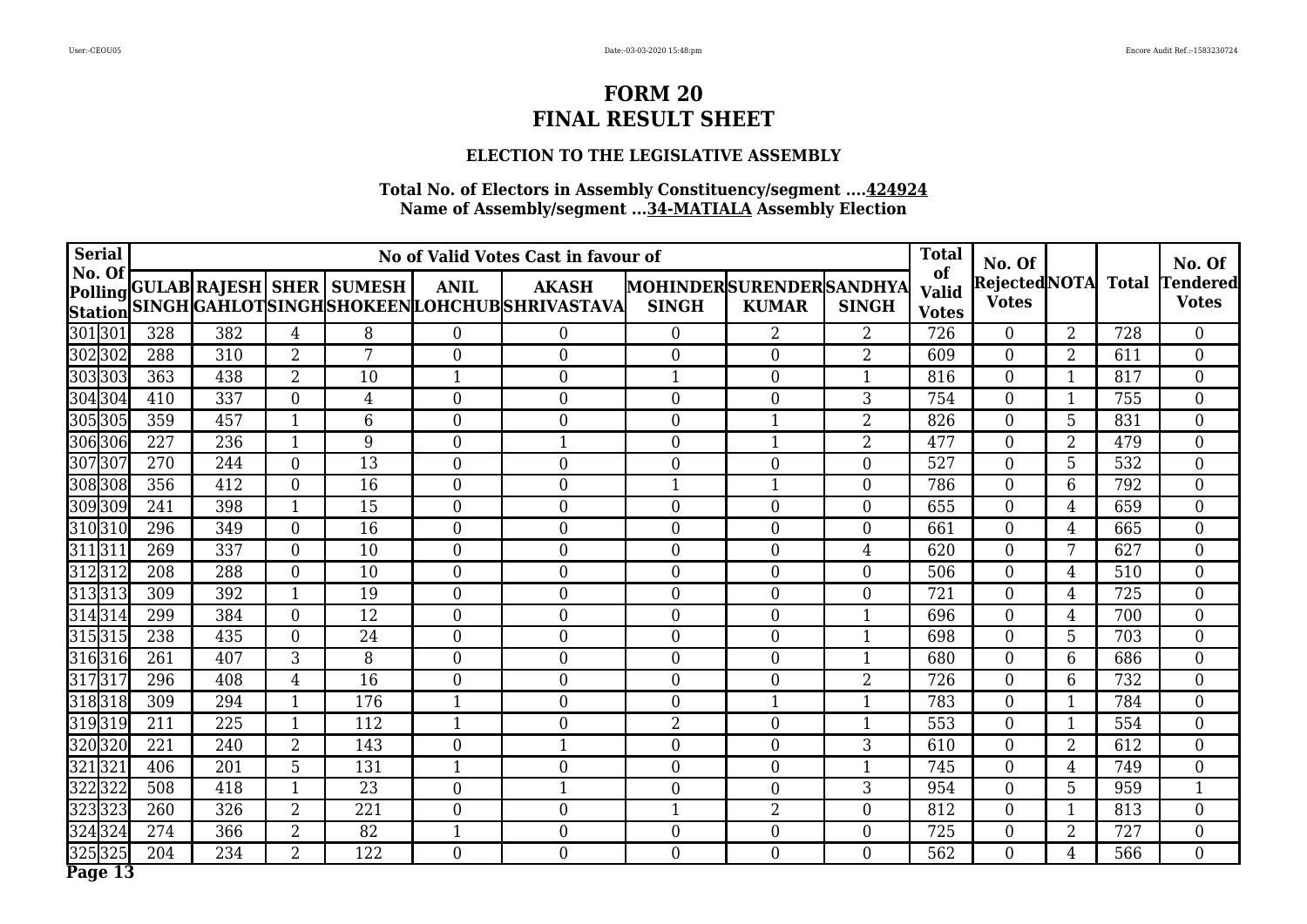#### **ELECTION TO THE LEGISLATIVE ASSEMBLY**

| <b>Serial</b>            | No of Valid Votes Cast in favour of |     |                |                                  |                  |                                                                |                                         |                  |                  |                                    | No. Of                        |                  |              | No. Of                          |
|--------------------------|-------------------------------------|-----|----------------|----------------------------------|------------------|----------------------------------------------------------------|-----------------------------------------|------------------|------------------|------------------------------------|-------------------------------|------------------|--------------|---------------------------------|
| No. Of<br><b>Station</b> |                                     |     |                | Polling GULAB RAJESH SHER SUMESH | <b>ANIL</b>      | <b>AKASH</b><br>SINGH GAHLOT SINGH SHOKEEN LOHCHUB SHRIVASTAVA | MOHINDERSURENDERSANDHYA<br><b>SINGH</b> | <b>KUMAR</b>     | <b>SINGH</b>     | of<br><b>Valid</b><br><b>Votes</b> | Rejected NOTA<br><b>Votes</b> |                  | <b>Total</b> | <b>Tendered</b><br><b>Votes</b> |
| 326326                   | 204                                 | 307 | $\mathbf{0}$   | 200                              | $\mathbf{1}$     | $\boldsymbol{0}$                                               | $\overline{0}$                          | 4                | $\overline{0}$   | 716                                | $\overline{0}$                | 6                | 722          | $\overline{0}$                  |
| 327327                   | 613                                 | 267 | $\mathbf{1}$   | 21                               | $\overline{0}$   | $\boldsymbol{0}$                                               | $\overline{0}$                          | $\overline{0}$   | 3                | 905                                | $\overline{0}$                | 6                | 911          | $\overline{0}$                  |
| 328328                   | 502                                 | 298 | $\overline{0}$ | 20                               | $\boldsymbol{0}$ | $\boldsymbol{0}$                                               | $\overline{0}$                          | 3                | $\mathbf{1}$     | 824                                | $\boldsymbol{0}$              | 3                | 827          | $\boldsymbol{0}$                |
| 329329                   | 434                                 | 266 | 3              | 96                               | $\mathbf{1}$     | $\mathbf{0}$                                                   | $\overline{0}$                          | 3                | 3                | 806                                | $\overline{0}$                | 6                | 812          | $\overline{0}$                  |
| 330330                   | 299                                 | 243 | $\overline{0}$ | 22                               | $\mathbf{1}$     | $\mathbf{0}$                                                   | $\overline{0}$                          | 5                | 3                | 573                                | $\boldsymbol{0}$              | $\overline{2}$   | 575          | $\boldsymbol{0}$                |
| 331331                   | 185                                 | 306 | $\overline{0}$ | $\overline{13}$                  | $\overline{0}$   | $\mathbf{0}$                                                   | $\overline{0}$                          | $\overline{2}$   | $\mathbf{1}$     | 507                                | $\overline{0}$                | 1                | 508          | $\boldsymbol{0}$                |
| 3323332                  | 453                                 | 116 | $\overline{2}$ | $\overline{31}$                  | 1                | $\mathbf{0}$                                                   | $\theta$                                | 9                | 3                | 615                                | $\mathbf{0}$                  | 5                | 620          | $\boldsymbol{0}$                |
| 333333                   | $\overline{652}$                    | 333 | $\theta$       | 14                               | $\overline{2}$   | $\theta$                                                       | $\theta$                                | $\overline{2}$   | $\overline{2}$   | 1005                               | $\overline{0}$                | $\overline{4}$   | 1009         | $\overline{0}$                  |
| 334334                   | 503                                 | 365 | $\theta$       | 10                               | $\theta$         | $\mathbf{0}$                                                   | 1                                       | 1                | 3                | 883                                | $\overline{0}$                | $\overline{2}$   | 885          | $\boldsymbol{0}$                |
| 335335                   | 487                                 | 365 | 3              | 9                                | $\mathbf{1}$     | $\overline{0}$                                                 | $\mathbf{1}$                            | 3                | 4                | 873                                | $\overline{0}$                | 5                | 878          | $\boldsymbol{0}$                |
| 336336                   | 519                                 | 255 | 5              | 40                               | $\overline{2}$   | $\mathbf{1}$                                                   | $\overline{2}$                          | $\overline{2}$   | 5                | 831                                | $\overline{0}$                | 8                | 839          | $\boldsymbol{0}$                |
| 337337                   | 348                                 | 294 | $\overline{2}$ | $\overline{28}$                  | $\theta$         | $\mathbf{1}$                                                   | $\theta$                                | $\overline{0}$   | 7                | 680                                | $\overline{0}$                | $\overline{4}$   | 684          | $\overline{0}$                  |
| 338338                   | 388                                 | 389 | $\theta$       | 5                                | $\Omega$         |                                                                | $\overline{0}$                          | 3                | $\Omega$         | 786                                | $\overline{0}$                | $\Omega$         | 786          | $\boldsymbol{0}$                |
| 339339                   | 491                                 | 204 | $\overline{0}$ | $\overline{4}$                   | $\mathbf{1}$     | $\boldsymbol{0}$                                               | $\boldsymbol{0}$                        | 8                | $\boldsymbol{0}$ | 708                                | $\boldsymbol{0}$              | $\overline{4}$   | 712          | $\boldsymbol{0}$                |
| 340340                   | 450                                 | 292 | $\overline{2}$ | 7                                | $\boldsymbol{0}$ | $\mathbf{1}$                                                   | $\mathbf{1}$                            | 6                | 7                | 766                                | $\boldsymbol{0}$              | 7                | 773          | $\boldsymbol{0}$                |
| 341341                   | 438                                 | 124 | 5              | 15                               | $\boldsymbol{0}$ | $\mathbf{0}$                                                   | $\overline{0}$                          | $\boldsymbol{0}$ | $\overline{2}$   | 584                                | $\overline{0}$                | $\boldsymbol{0}$ | 584          | $\boldsymbol{0}$                |
| 342342                   | 351                                 | 199 | $\overline{0}$ | $\overline{0}$                   | $\overline{0}$   | $\mathbf{0}$                                                   | $\overline{0}$                          | $\overline{0}$   | $\overline{0}$   | 550                                | $\overline{0}$                | $\overline{0}$   | 550          | $\overline{0}$                  |
| 343343                   | 215                                 | 375 | $\mathbf{1}$   | 31                               | $\mathbf{1}$     | $\mathbf{0}$                                                   | $\overline{0}$                          | $\overline{4}$   | 1                | 628                                | $\boldsymbol{0}$              | $\overline{2}$   | 630          | $\overline{0}$                  |
| 344344                   | 594                                 | 217 | 12             | 8                                | $\mathbf{1}$     | $\mathbf{0}$                                                   | $\overline{0}$                          | $\overline{0}$   | 2                | 834                                | $\overline{0}$                | $\overline{2}$   | 836          | $\overline{0}$                  |
| 345345                   | 260                                 | 539 | $\overline{0}$ | $\overline{12}$                  | $\overline{0}$   | $\mathbf{0}$                                                   | $\overline{0}$                          | $\overline{2}$   | 3                | 816                                | $\overline{0}$                | 3                | 819          | $\overline{0}$                  |
| 346346                   | 587                                 | 136 | 1              | 15                               | $\overline{0}$   | $\boldsymbol{0}$                                               | 1                                       | 1                | 3                | 744                                | $\overline{0}$                | 7                | 751          | $\overline{0}$                  |
| 347347                   | 418                                 | 181 | $\overline{3}$ | 10                               | $\boldsymbol{0}$ | $\mathbf{0}$                                                   | $\overline{0}$                          | $\boldsymbol{0}$ | 2                | 614                                | $\overline{0}$                | 3                | 617          | $\boldsymbol{0}$                |
| 348348                   | 410                                 | 132 | $\mathbf{1}$   | 8                                | $\overline{0}$   | $\mathbf{0}$                                                   | $\overline{0}$                          | 2                | 2                | 555                                | $\overline{0}$                | 5                | 560          | $\overline{0}$                  |
| 349349                   | 342                                 | 390 | 5              | 24                               | $\boldsymbol{0}$ | $\boldsymbol{0}$                                               | $\overline{0}$                          | 3                | 5                | 769                                | $\boldsymbol{0}$              | 9                | 778          | $\overline{0}$                  |
| 350350                   | 314                                 | 239 | $\mathbf{1}$   | 3                                | $\overline{2}$   | $\overline{2}$                                                 | $\overline{0}$                          | $\boldsymbol{0}$ | $\overline{4}$   | 565                                | $\overline{0}$                | $\overline{4}$   | 569          | $\overline{0}$                  |
| Page 14                  |                                     |     |                |                                  |                  |                                                                |                                         |                  |                  |                                    |                               |                  |              |                                 |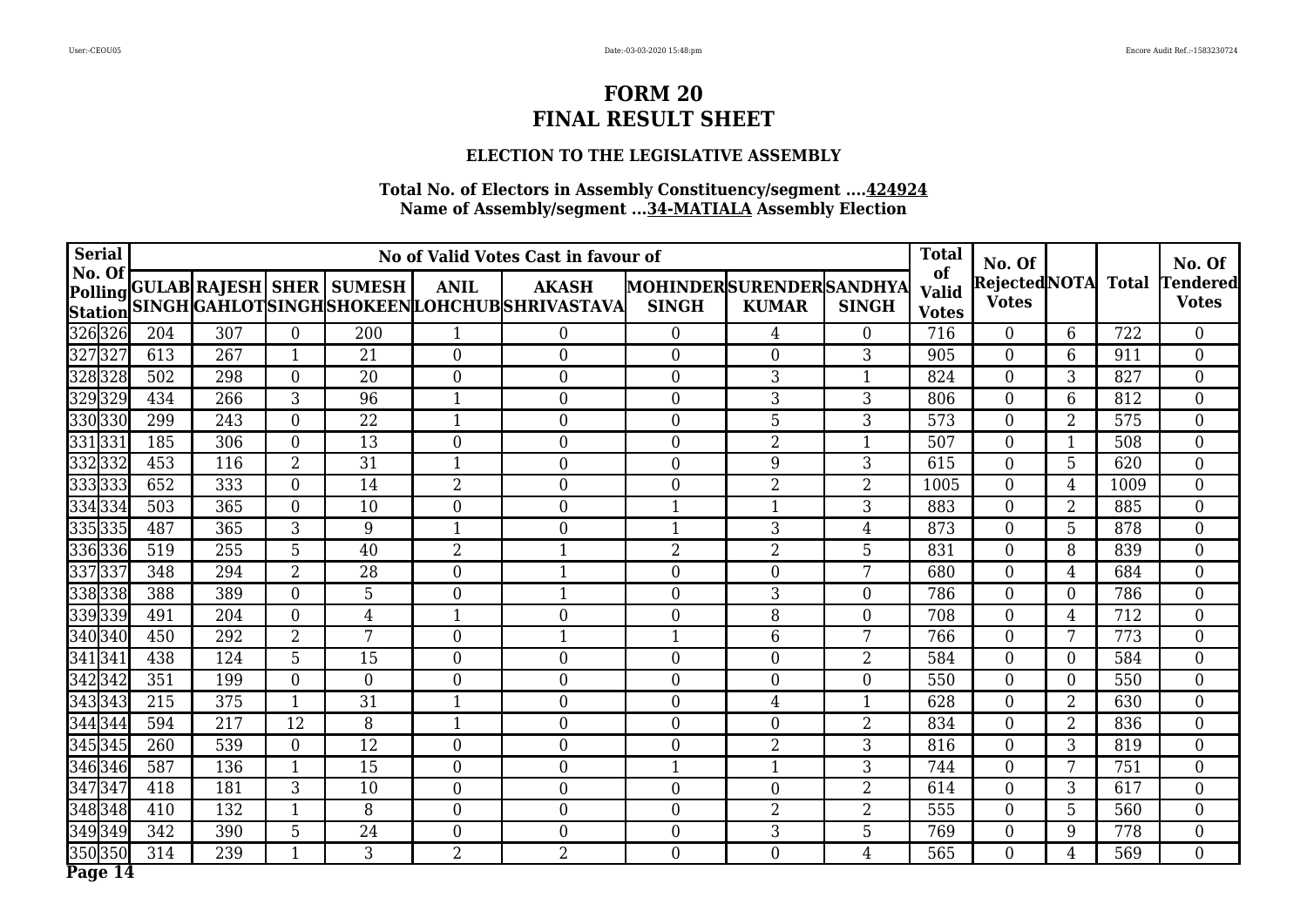## **ELECTION TO THE LEGISLATIVE ASSEMBLY**

| <b>Serial</b>                                    |               | No of Valid Votes Cast in favour of |                  |                                  |                  |                                                                       |                                         |                |                |                                    | No. Of                        |                  |              | No. Of                          |
|--------------------------------------------------|---------------|-------------------------------------|------------------|----------------------------------|------------------|-----------------------------------------------------------------------|-----------------------------------------|----------------|----------------|------------------------------------|-------------------------------|------------------|--------------|---------------------------------|
| $\vert$ No. Of $\vert$                           |               |                                     |                  | Polling GULAB RAJESH SHER SUMESH | <b>ANIL</b>      | <b>AKASH</b><br>Station SINGH GAHLOTSINGH SHOKEEN LOHCHUB SHRIVASTAVA | MOHINDERSURENDERSANDHYA<br><b>SINGH</b> | <b>KUMAR</b>   | <b>SINGH</b>   | of<br><b>Valid</b><br><b>Votes</b> | Rejected NOTA<br><b>Votes</b> |                  | <b>Total</b> | <b>Tendered</b><br><b>Votes</b> |
| 351 351                                          | 350           | 424                                 | $\overline{2}$   | 47                               | $\overline{2}$   | $\boldsymbol{0}$                                                      | $\theta$                                | 18             | 5              | 848                                | $\overline{0}$                | $\overline{2}$   | 850          | $\overline{0}$                  |
| 352352                                           | 446           | 173                                 | $\overline{4}$   | 24                               | $\overline{0}$   | $\mathbf{0}$                                                          | $\mathbf{0}$                            | $\overline{2}$ | 3              | 652                                | $\overline{0}$                | 4                | 656          | $\overline{0}$                  |
| 353 353                                          | 235           | 211                                 | 6                | 24                               | $\overline{0}$   | $\overline{0}$                                                        | $\mathbf{0}$                            | 12             | 3              | 491                                | $\boldsymbol{0}$              | 1                | 492          | $\boldsymbol{0}$                |
| 354 354                                          | 503           | 267                                 | $\overline{2}$   | 9                                | $\overline{0}$   | $\boldsymbol{0}$                                                      | $\boldsymbol{0}$                        | 1              | $\overline{0}$ | 782                                | $\overline{0}$                | 2                | 784          | $\overline{0}$                  |
| 355355                                           | 495           | 158                                 | $\mathbf{1}$     | 5                                | $\overline{0}$   | $\mathbf{0}$                                                          | $\boldsymbol{0}$                        | 0              | 2              | 661                                | $\overline{0}$                | 7                | 668          | $\boldsymbol{0}$                |
| 356356                                           | 490           | 161                                 | $\theta$         | 8                                | $\overline{0}$   | $\overline{0}$                                                        | $\theta$                                | $\mathbf{1}$   | $\theta$       | 660                                | $\overline{0}$                | 6                | 666          | $\boldsymbol{0}$                |
| 357357                                           | 494           | 103                                 |                  | 8                                | $\overline{0}$   | $\mathbf{0}$                                                          | $\mathbf{0}$                            | $\overline{0}$ | $\overline{2}$ | 608                                | $\boldsymbol{0}$              | 5                | 613          | $\overline{0}$                  |
| 358358                                           | 69            | 213                                 | $\boldsymbol{0}$ | $\overline{2}$                   | $\boldsymbol{0}$ | $\boldsymbol{0}$                                                      | $\boldsymbol{0}$                        | 0              |                | 285                                | $\boldsymbol{0}$              | $\boldsymbol{0}$ | 285          | $\boldsymbol{0}$                |
| 359359                                           | 257           | 301                                 | $\overline{4}$   | 22                               | $\mathbf{1}$     | $\overline{0}$                                                        | $\overline{2}$                          | 0              | 3              | 590                                | $\overline{0}$                | 4                | 594          | $\overline{0}$                  |
| 360 360                                          | 178           | 418                                 | 1                | 50                               | $\Omega$         | $\overline{0}$                                                        | $\Omega$                                | 1              | $\overline{2}$ | 650                                | $\overline{0}$                | $\overline{2}$   | 652          | $\overline{0}$                  |
| 361 361                                          | 166           | 345                                 | $\overline{0}$   | 10                               | $\overline{0}$   | $\overline{0}$                                                        | $\mathbf{1}$                            |                | $\mathbf{1}$   | 524                                | $\overline{0}$                | $\overline{2}$   | 526          | $\boldsymbol{0}$                |
| 362362                                           | 195           | 418                                 | 1                | 18                               | $\mathbf 1$      | $\mathbf{0}$                                                          | $\boldsymbol{0}$                        | 4              | 6              | 643                                | $\boldsymbol{0}$              | 8                | 651          | $\overline{0}$                  |
| 363363                                           | 201           | 448                                 | $\overline{0}$   | 12                               | $\overline{0}$   | $\mathbf{0}$                                                          | $\overline{0}$                          | 3              | 1              | 665                                | $\overline{0}$                | 1                | 666          | $\overline{0}$                  |
| 364 364                                          | 713           | 224                                 | 5                | 11                               | $\overline{0}$   | $\overline{0}$                                                        | $\mathbf{0}$                            | $\mathbf{1}$   | 1              | 955                                | $\overline{0}$                | $\overline{4}$   | 959          | $\overline{0}$                  |
| 365 365                                          | 461           | 132                                 |                  | 13                               | $\overline{0}$   | $\mathbf{1}$                                                          | $\mathbf{0}$                            | $\overline{0}$ | 5              | 613                                | $\overline{0}$                | 5                | 618          | $\overline{0}$                  |
| 366 366                                          | 415           | 89                                  | 5                | 32                               | $\mathbf{1}$     | $\mathbf{0}$                                                          | $\boldsymbol{0}$                        | 3              | $\overline{0}$ | 545                                | $\boldsymbol{0}$              | $\mathbf{1}$     | 546          | $\boldsymbol{0}$                |
| 367367                                           | 663           | 182                                 | 3                | 7                                | $\overline{0}$   | $\boldsymbol{0}$                                                      | $\overline{0}$                          | $\mathbf{1}$   | 1              | 857                                | $\overline{0}$                | 1                | 858          | $\boldsymbol{0}$                |
| 368 368                                          | 630           | 147                                 | $\overline{2}$   | 14                               | $\overline{0}$   | $\mathbf{0}$                                                          | $\overline{0}$                          | $\overline{0}$ | 3              | 796                                | $\overline{0}$                | 4                | 800          | $\overline{0}$                  |
| <b>Total</b><br><b>EVM</b><br><b>Votes</b>       | 138207 109659 |                                     | 762              | 7211                             | 176              | 125                                                                   | 160                                     | 327            | 887            | 257514                             | $\mathbf{0}$                  |                  | 1588 259102  | $\mathbf{2}$                    |
| Total<br>Postal<br><b>Ballot</b><br><b>Votes</b> | 803           | 1276                                | 12               | 106                              | $\boldsymbol{0}$ | $\boldsymbol{0}$                                                      | $\overline{0}$                          | 2              | $\theta$       | 2199                               | 283                           | 14               | 2496         | $\boldsymbol{0}$                |